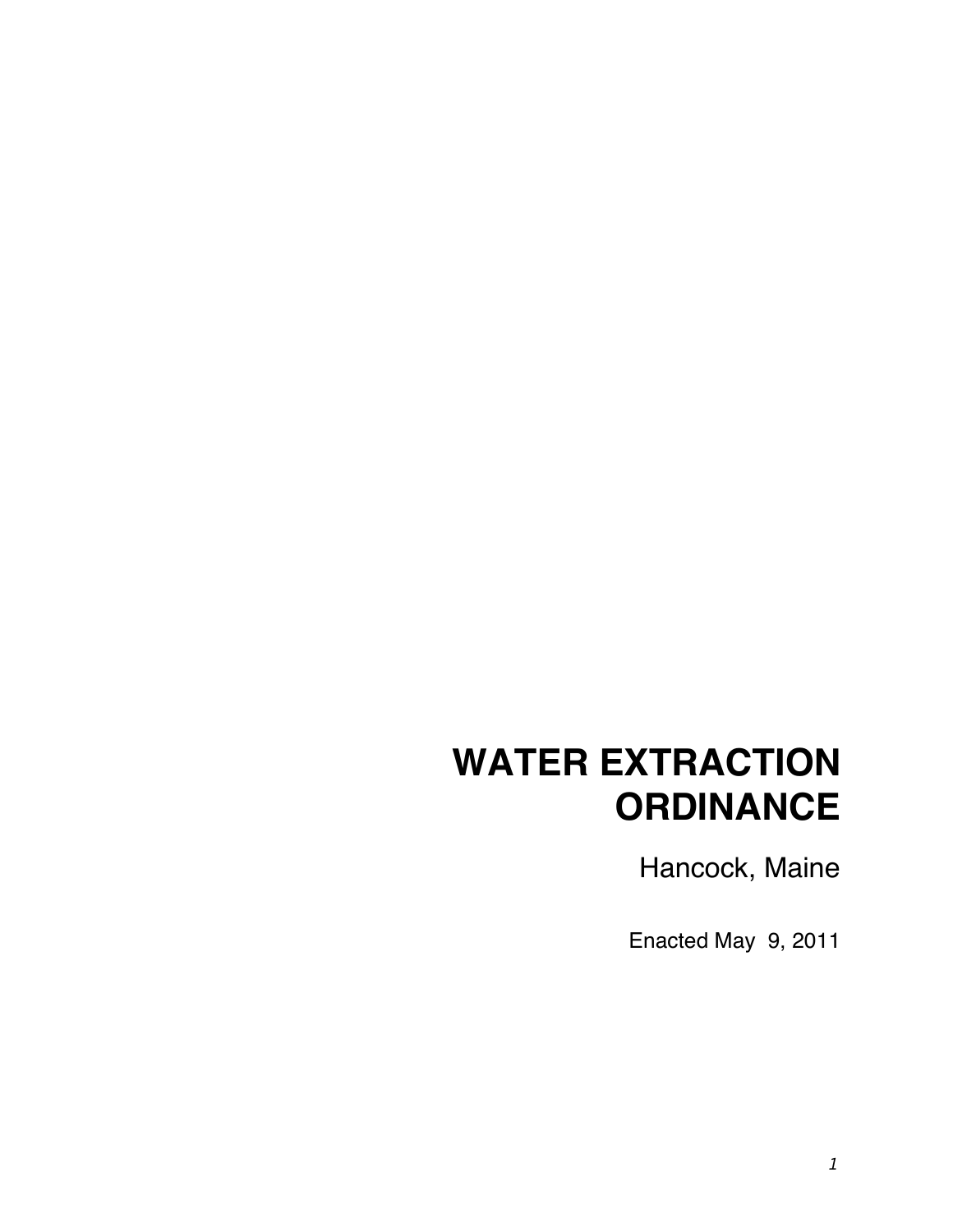# **Table of Contents**

|                                                                                    | Page |
|------------------------------------------------------------------------------------|------|
|                                                                                    |      |
|                                                                                    |      |
|                                                                                    |      |
|                                                                                    |      |
|                                                                                    |      |
|                                                                                    |      |
|                                                                                    |      |
| Section 8 - Terms of Approval, Renewal, Expansion, Transfer and Discontinuance  14 |      |
|                                                                                    |      |
|                                                                                    |      |
|                                                                                    |      |
|                                                                                    |      |
|                                                                                    |      |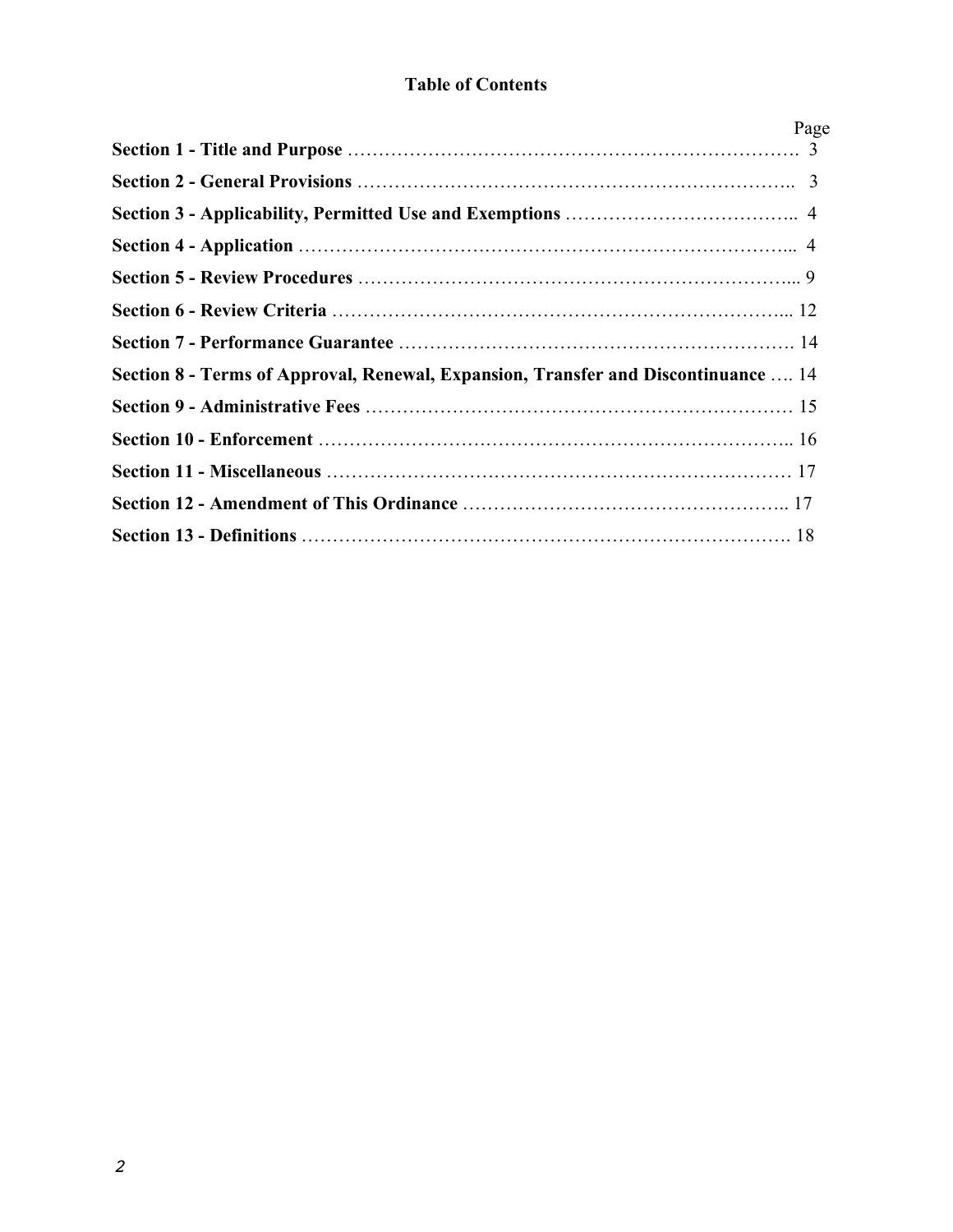## **SECTION 1 - TITLE AND PURPOSE**

# A. TITLE

This Ordinance shall be known and may be cited as the "Water Extraction Ordinance of the Town of Hancock, Maine" and will be referred to herein as "this Ordinance."

## B. PURPOSE

- 1. To ensure that any proposed Large-Scale Water Extraction activities are subject to appropriate review and approval by the Town of Hancock and the State of Maine. To provide policies promoting sustainable and equitable access to groundwater resources and supplies. To protect the general health, safety and welfare of all persons dependent upon aquifers and groundwater resources located in the Town of Hancock;
- 2. To protect the short-term and long-term quality and quantity of groundwater, spring water and freshwater resources within aquifers and the recharge areas for these water bodies and related surface waters, including, but not limited to, ponds, wetlands, and streams as may be located wholly or partially within the Town of Hancock;
- 3. To establish a regulatory framework for overseeing and managing groundwater resources and groundwater extraction activities, for avoiding the interruption of supply or degradation in the quality of groundwater resources, and for developing management practices governing groundwater extraction activities;
- 4. To ensure that groundwater extraction activities do not adversely impact or impair plant or wildlife communities or the viability of wetlands, meadow areas, or forested areas dependent on groundwater resources;
- 5. To protect private and public property proximate to and within groundwater extraction areas by regulating the structures, facilities, uses and activities associated with groundwater extraction; and, to prevent undue adverse impact to existing and proposed roadways due to extraction, processing, loading or transport of water resources; and
- 6. To minimize, limit and require mitigation and buffering of noise, vibration, dust, other adverse effects or pollution associated with groundwater extraction activities; and, to regulate the equipment and vehicles used in groundwater extraction, processing, loading or transport of groundwater resources.

# **SECTION 2 - GENERAL PROVISIONS**

## A. AUTHORITY

This Ordinance is adopted pursuant to Home Rule Powers as provided for in Article VIII of the Maine Constitution and under the authority granted to the Town by the Statutes of the State of Maine, Title 30-A M.R.S.A. Sections 2102 et seq. (Municipal Home Rule), 3001 through 3006 et seq. (Ordinance power); Section 4312 et seq. (Growth management); and Section 4352 et seq. (Zoning Ordinances), and Title 38 Section 401 et seq., as amended.

## B. ADMINISTRATION

The provisions of this Ordinance shall be administered by the Town of Hancock's Planning Board and enforced by the Town of Hancock's Code Enforcement Officer and Board of Selectmen. The Board of Selectmen will establish or revise, after notice and hearing, a fee schedule for the various fees required by this Ordinance.

## C. EFFECTIVE DATE

This Ordinance shall be effective upon its adoption by vote of the eligible voters of the Town of Hancock, Maine at town meeting.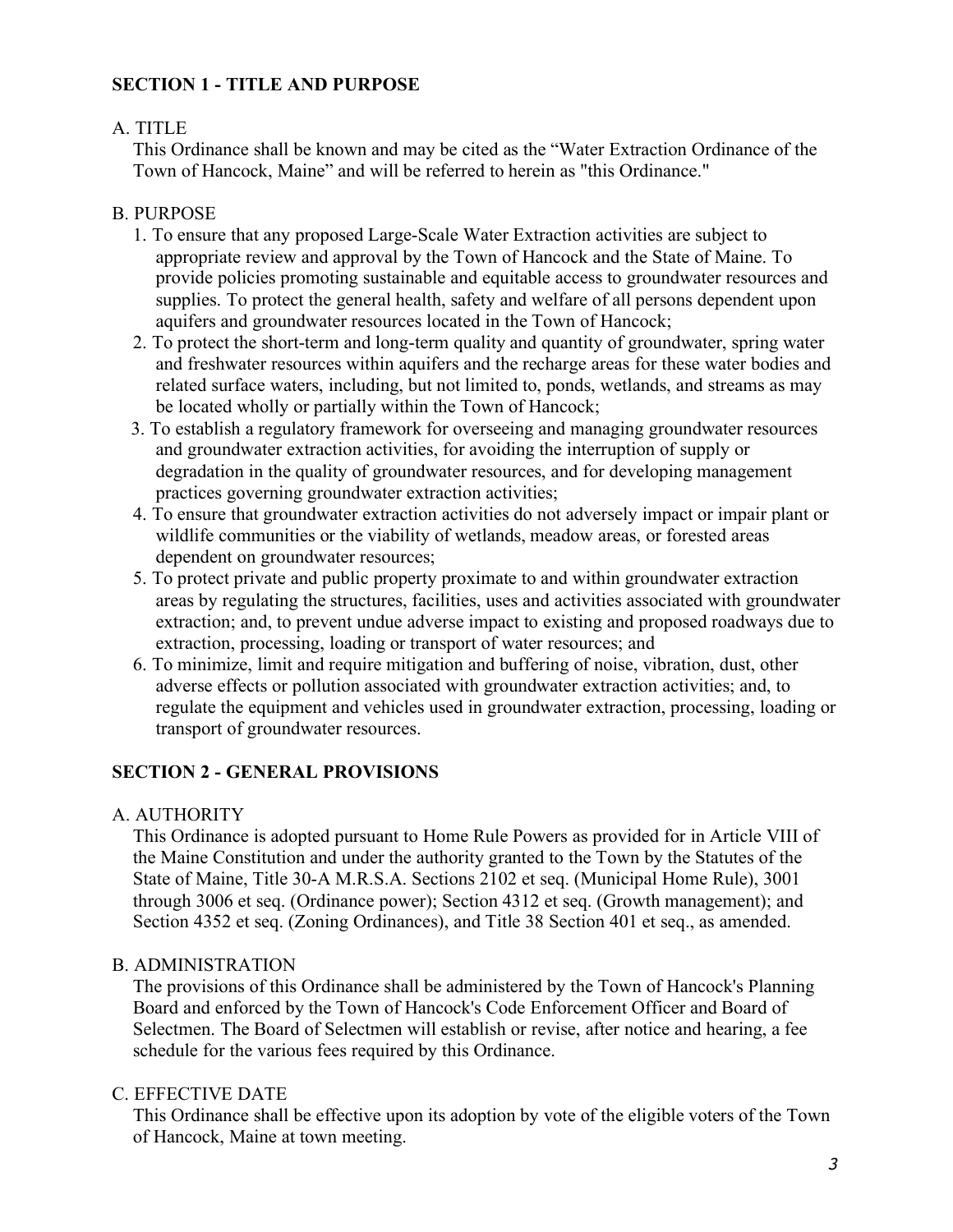## D. CONFLICT WITH OTHER ORDINANCES

Whenever the requirements of this Ordinance are in conflict with the requirements of any other lawfully adopted rule, regulation or ordinance, the more restrictive provision shall apply.

#### E. SEVERABILITY

In the event that any section, subsection, or any provision of this Ordinance shall be declared by any court of competent jurisdiction to be invalid for any reason, such decision shall not be deemed to affect the validity of any other Section, Sub-Section, or other portion of this Ordinance; to this end, the provisions of this Ordinance are hereby declared to be severable.

#### F. AVAILABILITY

A certified copy of this Ordinance shall be filed with the Municipal Clerk and shall be accessible to any member of the public.

## **SECTION 3 - APPLICABILITY, PERMITTED USE AND EXEMPTIONS**

#### A. APPLICABILITY

The provisions of this Ordinance shall apply to all Large-Scale Water Extraction for transport out of the Town of Hancock, unless exempted. Any entity, person, consortium, association of entities or persons acting in concert extracting and transporting 5,000 or more gallons of groundwater or surface water during any 24 hour period, regardless of the number of extraction points utilized within the Town of Hancock, must first obtain approval from the Planning Board of the Town of Hancock.

#### B. PERMITTED USE

Large-Scale Water Extraction is a permitted use with Planning Board Site Plan Review approval in the Industrial Zone. Zoning classifications are as defined in the Hancock Environmental Control Ordinance.

#### C. EXEMPTIONS

The following are exempt from the provisions of this Ordinance: water used within the Town for agricultural purposes, water supply to residential dwellings, water supply for public facilities or for on-site commercial and industrial uses which exist as of the date of the adoption of this Ordinance. Water used for public safety, fire suppression and public water systems are also exempt from the provisions of this Ordinance.

#### **SECTION 4 - APPLICATION**

- A. Applications for Large-Scale Water Extraction for transport out of the Town of Hancock shall be subject to the provisions set forth in this Ordinance and the Town of Hancock Environmental Control Ordinance, including Site Plan Review, Section 7, and the following application submissions and review criteria.
- B. Applications for Site Plan Review shall be submitted on application forms provided by the Town. The complete application form, required fees, and the required plans and related information shall be submitted to the Code Enforcement Officer who shall forward it to the Planning Board.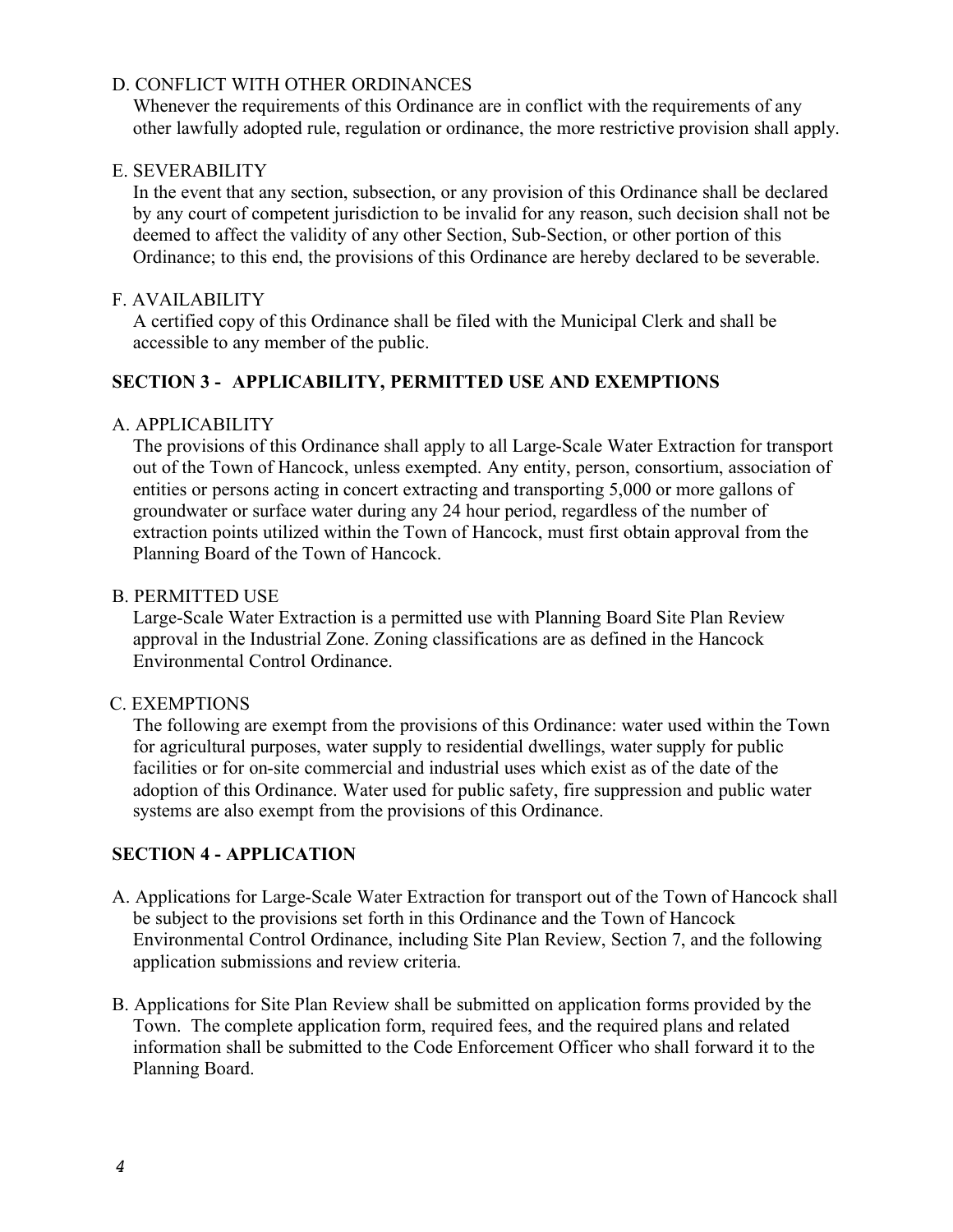- C. The submission shall contain at least the following exhibits and information:
	- 1. APPLICATION FORM. A fully executed and signed copy of the application form;
	- 2. FEES. Fees in the amounts specified in the fee schedule;
	- 3. ORIGINALS. One (1) original of all maps and drawings on durable, permanent transparency material;
	- 4. COPIES. Ten (10) copies of written materials and ten (10) sets of maps or drawings containing the information listed below. The written materials shall be contained in a bound report or a three-ring notebook. The maps or drawings shall be at a scale sufficient to allow review of the items listed under the criteria for approval, not less than  $1" = 40'$  or a scale acceptable to the Code Enforcement Officer and Planning Board.
	- 5. GENERAL INFORMATION. The following general information is required:
		- a. Name of owner of record and address;
		- b. Applicant's name and address if different;
		- c. The name of the proposed development;
		- d. Names and addresses of all property owners within the zone of influence.
		- e. Sketch map showing general location of the site within the Town;
		- f. Location map showing the boundaries of all properties contiguous with the property from which the water will be extracted under the control of the owner or applicant regardless of whether all or part is being developed at the time of the application;
		- g. The tax map(s), lot number(s) and 911 address of the parcel or parcels;
		- h. A copy of the deed to the property, option to purchase the property from which the water will be extracted or other documentation to demonstrate right, title, or interest in the property on the part of the applicant; and
		- i. The name(s), registration number(s), and seal(s) of the land surveyor, architect, engineer, and/or similar professionals assisting with the preparation of the plan.
	- 6. INFORMATION REGARDING EXISTING CONDITIONS & PROPOSED DEVELOPMENT ACTIVITY. A site plan showing the following information regarding existing conditions and proposed development activity is required:
		- a. Zoning classification of the property;
		- b. Existing and proposed facilities. All existing and proposed facilities related to water extraction, transport, bottling, or other relevant activities, and the location, dimensions, including height, setbacks and ground floor elevations of all other structures, yards and buffers on property owned or controlled by the applicant, the bearings and distances of all property lines of the property to be developed and the source of this information, and proposed extraction points, prepared by a registered land surveyor as a Standard Boundary Survey;
		- c. Roads*.* All public and private roads, existing or proposed, the location and dimensions of driveways, roads, parking and loading area, walkways and roads and driveways on the site and within two hundred (200) feet of the boundaries of the site;
		- d. Sources of water*.* All wells, springs, or other locations where groundwater or surface water is drawn for private, public, or commercial use;
		- e. Surface-water resources*.* All surface water resources, including but not limited to streams, wetlands, ponds, and vernal pools;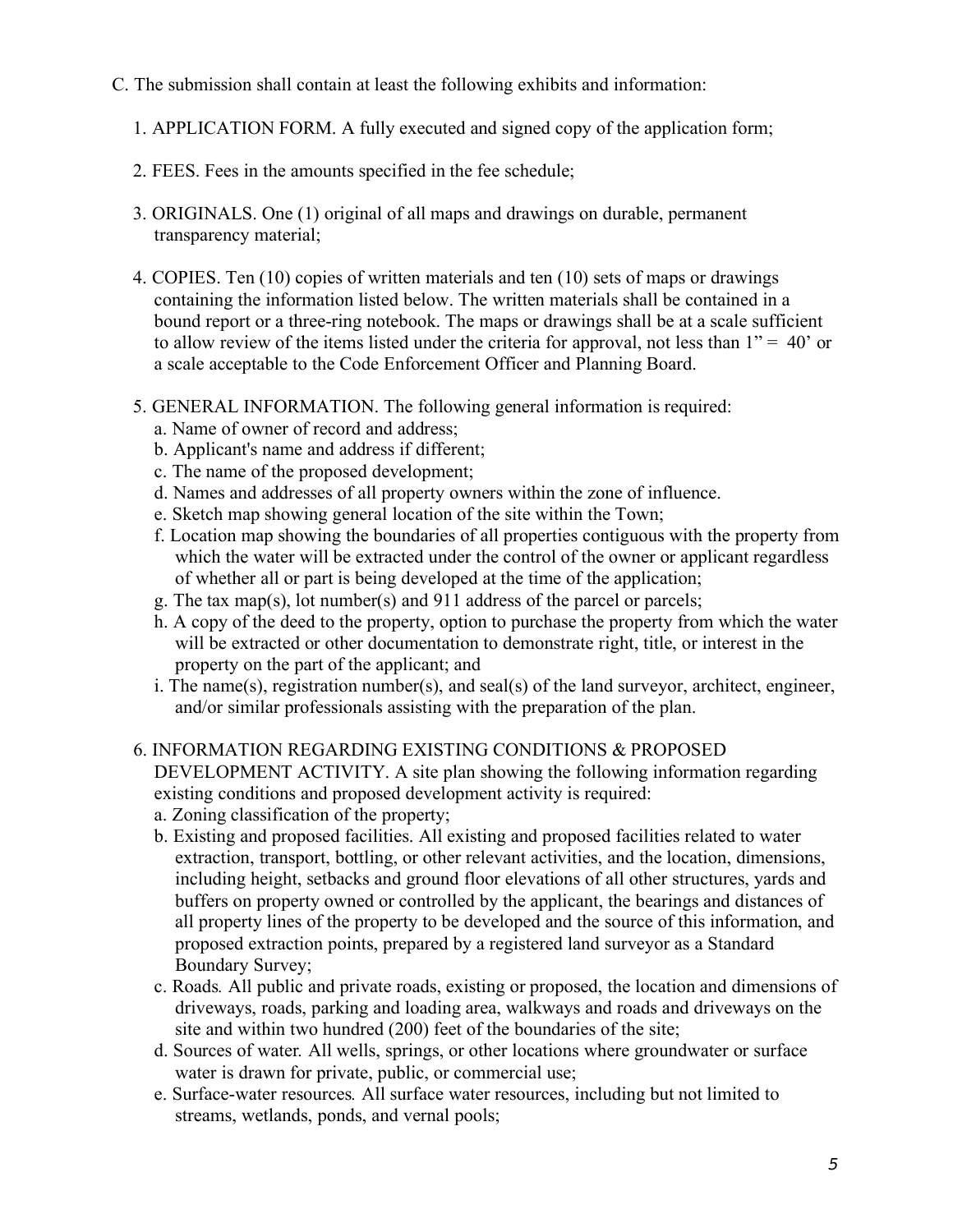- f. Location and size of any existing and proposed sewer and water mains, culverts, and drains on the property to be developed and of any that will serve the development from abutting streets or land, the location of all existing and proposed pipes, pipelines, aqueducts or similar that are intended to facilitate transport of extracted water from extraction point(s) to all intended end users, the location of open drainage courses, wetlands, significant stands of trees, other important natural features, with a description of such features to be retained and proposed landscaping and buffering;
- g. Existing and proposed topography of the site at an appropriate contour interval (1', 2', or 5') depending on the nature of the use and character of the site or such other interval as the Planning Board may determine;
- h. Major natural features on the site and including within two hundred fifty feet (250') of the boundaries of the site, wetlands, streams, ponds, flood plains, groundwater aquifers, significant wildlife habitats or other important natural features as identified in the comprehensive plan;
- i. Anticipated number of employees. Soils information if on-site sewage disposal is proposed. This information should be detailed enough to allow those portions of the site not suitable for on-site disposal systems to be identified;
- j. The direction of existing and proposed surface water drainage flow across the site;
- k. The location, front view, and dimensions of existing and proposed signs;
- l. Utility lines. Any existing or proposed utility lines proposed for use in the groundwater extraction activities, and the location and type of all existing and proposed exterior lighting;
- m. A copy of such covenants or deed restrictions, if any, as are intended to cover all or part of the tract. Such covenants or deed restrictions shall be referenced on the plan;
- n. Identification of historic sites, buildings, structures or objects, significant in American history, architecture, archaeology, engineering or culture, that are listed in the National Register of Historic Places;
- o. Monitoring locations. All monitoring wells, piezometers, flumes, staff gages, sampling locations, or other facilities and locations used in analysis of the site;
- p. Possible sources of contamination. All known or potential sources of groundwater contamination, including but not limited to surface and subsurface wastewater disposal systems, landfills and dumps, sand-salt storage and mixing areas, junkyards, manure stacking sites, agricultural fields or other areas of pesticide, herbicide, or fertilizer application, and tanks or other storage areas for fuel or other hazardous materials;
- q. A schedule of construction, including anticipated beginning and completion dates; and
- r. Related applications and documents. Applications shall include copies of all related applications, exhibits and reports for such extraction project filed with any other municipal authority or any agency or department of the State of Maine or United States government, including, but not limited to, as required under 22 M.R.S.A. § 2660 et seq. (transport of water for commercial purposes) or under applicable Maine Department of Health and Human Services rules and regulations. Related applications and documents filed after the date of the application but before any approval is issued by the Planning Board shall be submitted to the Planning Board within 10 days of filing such related applications and documents.
- 7. DEMONSTRATION OF NO ADVERSE IMPACT. Submit information demonstrating that the proposed withdrawal of water will not adversely affect existing uses of groundwater or surface water resources. Note that all instrumentation used during this assessment must meet standards of accuracy traceable to the National Institute of Standards and Technology.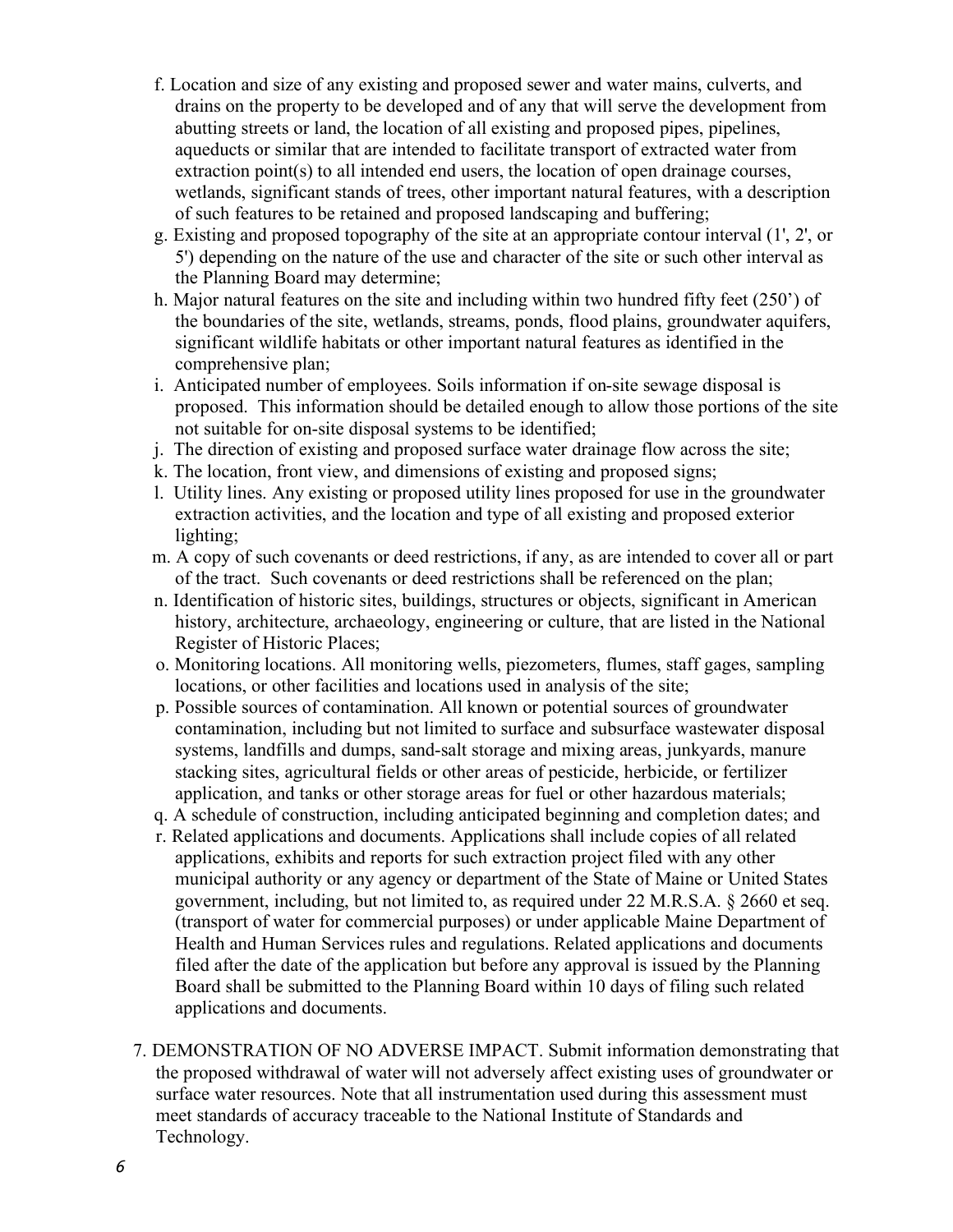- a*.* Natural flow from springs, Other Surface Sources, or Artesian Wells. If the proposed extraction does not involve pumping water out of the ground or a surface water body, but relies instead in whole or part on collection of water from a spring or surface source, demonstrate that the flow remaining after removal of the water for transport will be sufficient to maintain existing and designated uses of downstream surface waters, particularly during periods of low-flow, including existing natural migration and spawning of aquatic species, and that the classification of downstream surface waters will not be affected.
- b*.* Pumping from surface waters*.* If the proposed extraction includes pumping water out of a surface water body, demonstrate that the flow and water levels remaining after removal of the water for transport will be sufficient to maintain existing and designated uses of upstream and downstream surface waters, particularly during periods of low-flow, including existing natural migration and spawning of aquatic species, and that the classification of upstream and downstream surface waters will not be affected. Demonstrate that any changes in base flow resulting from reduction in pre-pumping upstream or downstream flows will not adversely impact existing uses of groundwater or groundwater classification.
- c. Pumping of groundwater*.* If the proposed extraction includes pumping of groundwater, submit a determination of the long-term safe yield of each well, including a prediction of operating levels and determination of the zone of influence and zone of contribution for each well. Provide a specific assessment, developed from monitoring of water levels and flows during the pump tests, of the impacts on any existing wells and existing groundwater flow paths within the zone of influence and zone of contribution for each well, and on the impacts on baseflow volumes, potential for induced recharge, maintenance of flow and surface water quality, duration of saturation in wetlands and vernal pools, and other potential impacts on surface-water or groundwater quantity, quality, and classification within the zone of influence and zone of contribution for each well. Pump tests should include, at a minimum, the following:
	- i. Establishment of near-field and far-field monitoring wells, including nested wells near springs, wetlands, and other surface waters in order to evaluate changes in vertical flow due to the pumping, and background wells to document background water levels in an area of the aquifer (or adjacent aquifer) that will not be influenced by the test.
	- ii. Location and elevation of the monitoring wells relative to the existing well(s), to the nearest 1 ft horizontal and 0.01 ft vertical.
	- iii. Measurement of elevation and distance from the pumping well(s) of springs, streams, ponds, and wetlands shown on the site plan.
	- iv. Establishment of staff gages or pressure transducers in streams, ponds, open-water wetlands, and other surface waters reasonably likely to be affected by pumping.
	- v. Establishment of one or more precipitation monitoring stations.
	- vi.Two or more weeks of daily background monitoring at all stations.
	- vii. A stepped-rate pumping test to assess the hydraulic characteristics of the well or wells to be pumped during the long-duration test.
	- viii. A long-duration pumping test at a reasonably fixed rate, to continue until stabilization has been reached or for 5 days, whichever is less. Stabilization is considered to be reached when the drawdown reading at either an observation well no more than ten feet from the pumping well or the pumping well itself has not varied by more than 1/2 inch (0.04 feet) during the preceding 24-hour period. An alternative definition of stabilization may be proposed by the applicant and must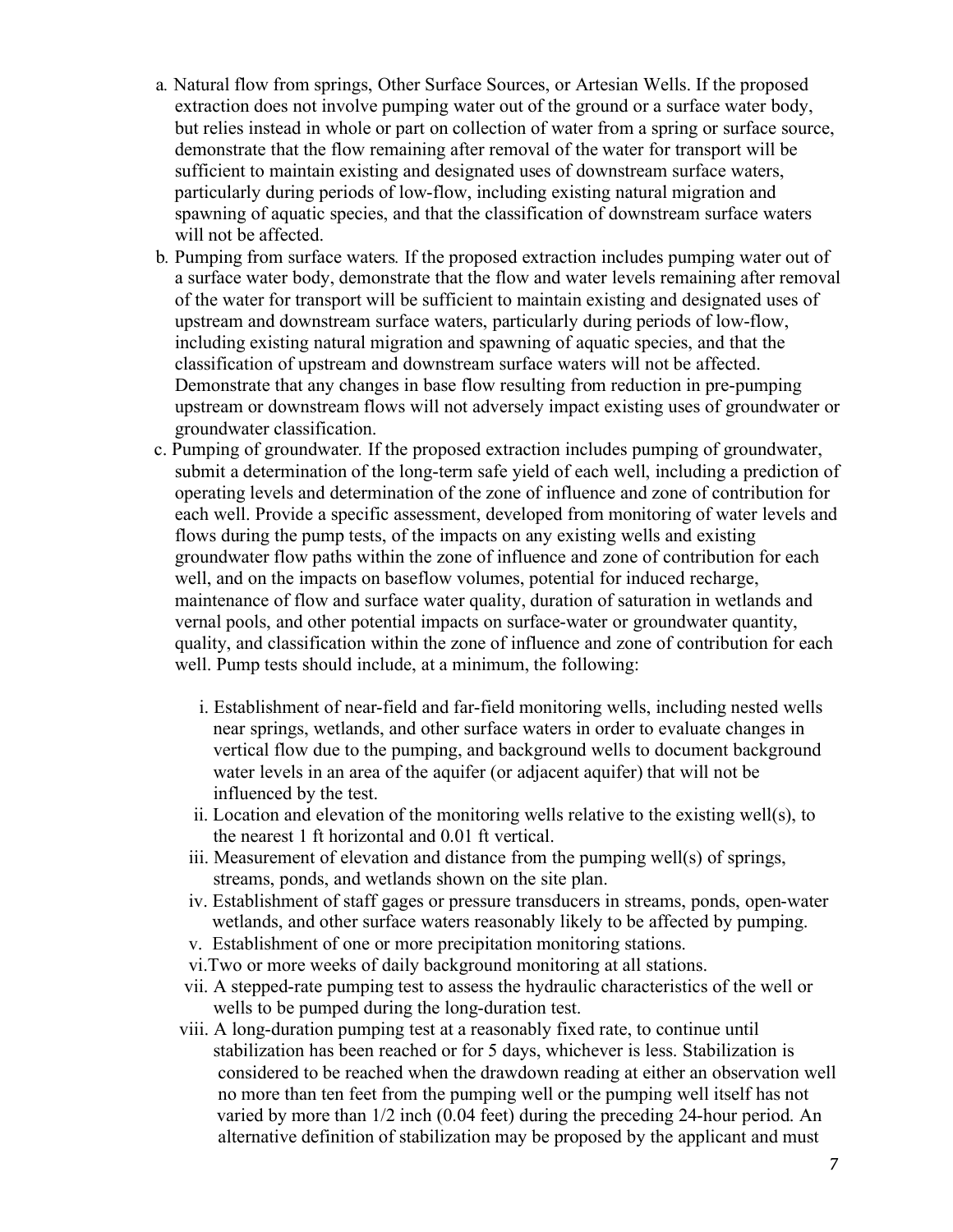be reviewed by the Planning Board or it's designee and approved by the Planning Board prior to the pumping test. The Planning Board may require longer-duration tests if determined to be necessary to assess impacts to surface waters or other wells.

- ix. Monitoring of water levels at monitoring wells, surface waters, springs, and other areas, at a frequency determined by the Planning Board or it's designee and approved by the Planning Board, during the pump tests and a recovery period no shorter than the duration of the test.
- x. Records of precipitation during the pump test and recovery period, at a frequency determined by the Planning Board or it's designee and approved by the Planning Board.
- xi. Flows from the pumping well in gallons per minute.
- xii. Uses and flows of nearby wells or other operations, such as construction dewatering, in the vicinity of the pumping well or monitoring wells that could affect groundwater levels during the test and recovery period.
- 8. GEOLOGIC CHARACTERIZATION. A report describing a conceptual hydrogeologic model of the aquifer being considered and its recharge areas, including but not limited to:
	- a*.* Geologic Description. Description of the geology and geologic history of the area.
	- b. Cross-Sections*.* Generalized geologic cross-sections through the aquifer based on available information such as well logs, geologic reports, maps, and subsurface data.
	- c. Logs*.* Logs of all wells, borings, seismic lines, and other subsurface data used in development of the report.
	- d. Hydrogeologic Description. A description of aquifer flow, hydraulic boundaries, recharge conditions, interaction of the source of the withdrawal with surrounding water resources, and springs, and the estimated zone of contribution.
	- e. Conceptual Flow Net. A conceptual groundwater flow-net map for the aquifer and its recharge areas based on available data, showing hydraulic head contours; and horizontal and vertical groundwater flow under average, ambient, non-pumping conditions.
- 9. MONITORING PLAN. Submit a plan for independent long-term monitoring of groundwater and surface water within the zone of influence and of background conditions outside that zone if determined to be necessary by the Planning Board. The independent monitoring agency shall be subject to approval by the Planning Board and shall be paid for by the applicant. The number and location of monitoring wells to be approved by the Planning Board, taking into consideration the size of the zone of influence, number of users therein and any other circumstance deemed appropriate by the Planning Board. This may include, but is not limited to, regular measurement and assessment of water level, water quality, streamflow, biomonitoring, wetland vegetation, amount and type of precipitation, and other sources of information as determined to be applicable to particular sites, depending on the presence and sensitivity of the resources, the proposed volume and method of extraction, and other relevant factors. This plan must include a provision for monthly submission of data to the Planning Board and Code Enforcement Officer, comparison of measured data to predicted values, and a plan to be implemented in the event that monitoring indicates the potential for adverse impact on surface-water or groundwater quantity, quality, and classification. If the data indicates adverse impact, upon notification by the Code Enforcement Officer to the applicant, the water extraction activities shall be discontinued. Before resumption of water extraction activity a hydrogeologic report prepared by a hydrogeologist certified to perform this type of work in the State of Maine and paid for by the applicant and approved by the Planning Board, shall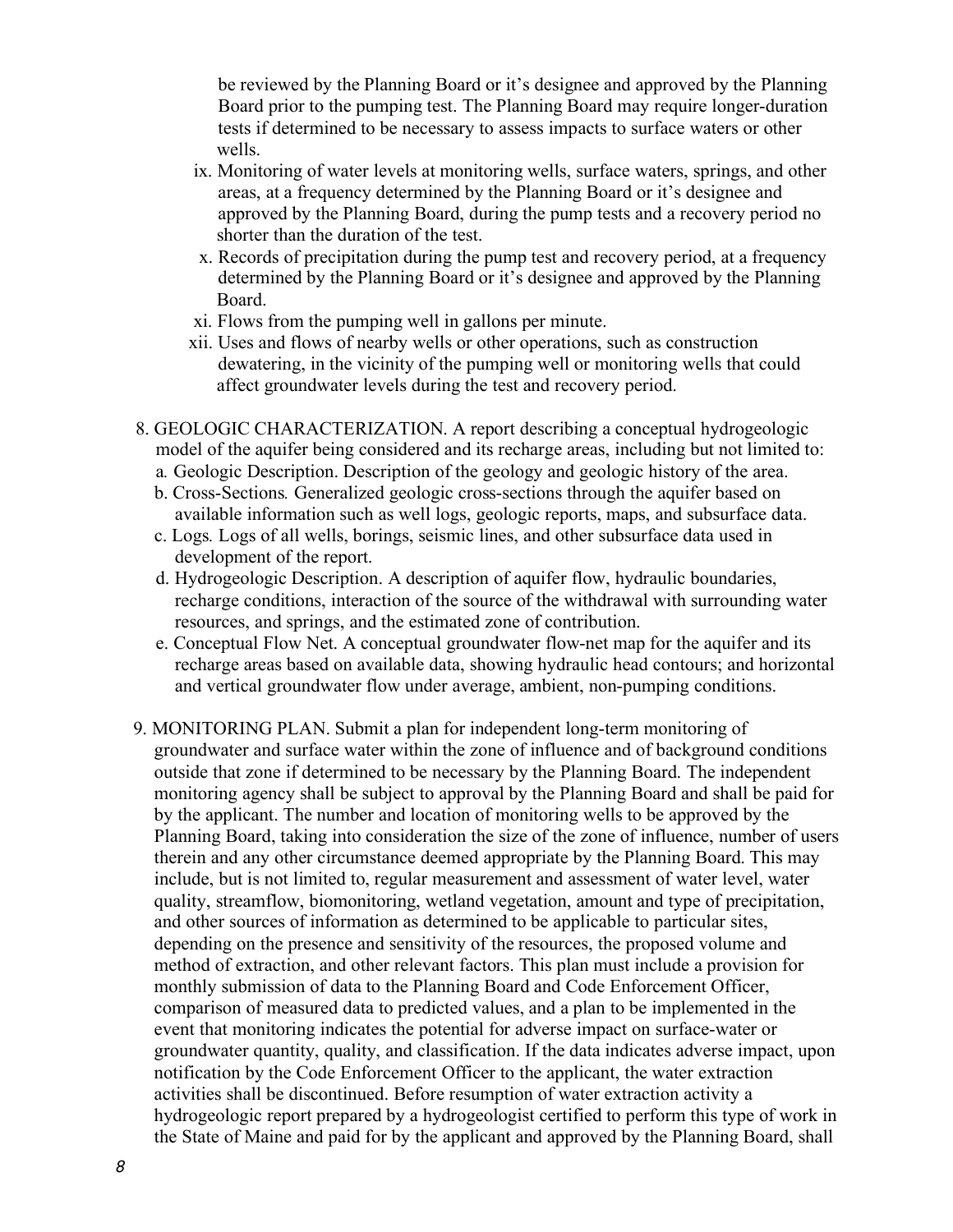be submitted to the Code Enforcement Officer and the Planning Board. Such report shall determine if the degradation was caused by the water extraction activity and shall also identify any remedial action necessary to restore the water quality or quantity to the conditions recorded in these wells during the test period. Such remedial action must be completed prior to resumption of the water extraction activity.

- 10. TRAFFIC IMPACT ANALYSIS. A traffic impact analysis prepared, signed and sealed by a State of Maine registered traffic or transportation engineer. The analysis shall include the following:
	- a. Routes to be used;
	- b. Access conditions at site;
	- c. Types and weights of water transport vehicles expected;
	- d. The expected number of daily water transport vehicle trips;
	- e. Peak-hour volumes;
	- f. Pre- and post-directional distribution of hourly and daily traffic volumes and level of service for the affected roads/streets and intersections;
	- g. Assessment of the load capability and volume capacity of the roads/streets to be used;
	- h. Effect upon the level of service of the roads/streets giving access to the site and the neighboring streets that may be affected; and
	- i. Recommended improvements to assure an adequate level of service on the affected streets and to mitigate the physical degradation of roads sooner than the anticipated life span.

# **SECTION 5 - REVIEW PROCEDURES**

A. SUBMISSION OF COMPLETED APPLICATION TO THE CODE ENFORCEMENT OFFICER. The applicant shall submit the requisite number of copies of their application and supporting information required by Section 4.

## B. CODE ENFORCEMENT OFFICER REVIEW

- 1. DATED RECEIPT. The Code Enforcement Officer shall issue the applicant a dated receipt.
- 2. FEES SUBMITTED. The applicant shall provide the Code Enforcement Officer with the applicable fees established in Section 9. (see Fee Schedule)
- 3. REVIEW FOR COMPLETENESS. The Code Enforcement Officer shall initially review the application and determine whether or not it is complete.
- 4. NOTICE OF INCOMPLETE APPLICATION. If the application is found to be incomplete, the Code Enforcement Officer shall, within ten (10) days, notify the applicant in writing of the information needed to complete the application. Upon the applicant's submission of such additional information, Steps 3 and 4 shall be repeated.
- 5. APPLICATION FORWARDED. If the application is found to be complete, the Code Enforcement Officer shall forward copies of the application and supporting documents to the Planning Board with the letter of complete submission.
- 6. NOTICE. Property owners within the zone of influence shall be notified by mail by the Town, at the applicant's expense, of all pending applications for Large-Scale Water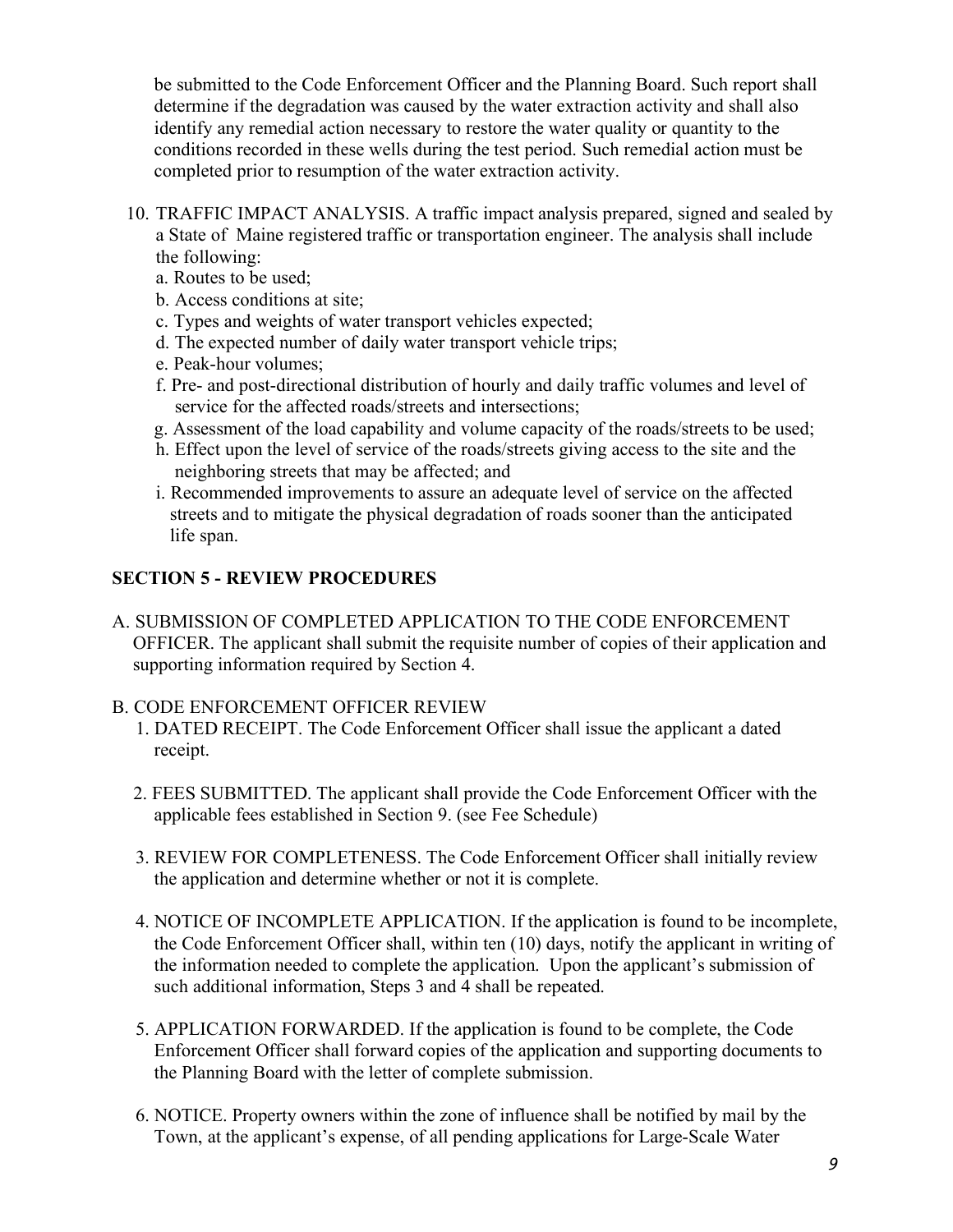Extraction for transport out of Hancock. This notice shall indicate the time, date, and place of Planning Board consideration of the application.

## C. PLANNING BOARD REVIEW

At the meeting of the Planning Board at which the proposed water extraction is scheduled to be reviewed, the Planning Board shall:

- 1**.** DETERMINATION OF COMPLETENESS. Determine whether or not the application is complete;
- 2. NOTICE OF INCOMPLETENESS. If the application is determined to be incomplete, the Planning Board shall inform the Code Enforcement Officer of the information required to make the application complete. The Code Enforcement Officer shall, within ten (10) days, inform the applicant, in writing, of the additional information required by the Planning Board.
- 3. PUBLIC HEARING. If the application is determined to be complete, the Planning Board shall deem the application pending and shall set the matter to public hearing. Such hearing shall take place within forty-five (45) days of the Planning Board's determination that the application is complete. This deadline may be extended by mutual agreement of the Planning Board and the applicant, either in writing or orally, on the record at a public meeting.

#### D. PUBLIC HEARING PROCEDURES Site Plan Review public hearings and notice thereof shall comply with the following procedures:

- 1. PUBLISHED NOTICE. Notice of said hearing shall be published in a newspaper of general circulation in the Town of Hancock at least two (2) times, six (6) and thirteen (13) days prior to the hearing date.
- 2. MAILED NOTICE. At least fourteen (14) days prior to the hearing date, written notice of said hearing shall be mailed by the Town, at the applicant's expense, to the applicant, to the owners of all property within the zone of influence of the property in question, to the Chair of the Hancock Board of Selectmen, and the Ellsworth and Lamoine Planning Boards if located in the Aquifer Protection Overlay Zone. The owners of property shall be considered to be those shown on the Town's tax list as the persons against whom taxes are assessed. The Planning Board shall, in each case, maintain a list of property owners so notified. Notice shall be deemed received if mailed to an owner's last known address according to the Town tax records. Failure of any property owner to actually receive notice shall not necessitate another hearing or invalidate any actions of the Planning Board.
- 3. CONTENT OF NOTICE. Notice of said hearing shall identify the applicant and the property involved, describe the specific nature of the proposal, state the date, time and place of the hearing, and explain how the recipient of the notice may attend and present evidence.
- 4. REPRESENTATION. At any hearing a party may be represented by an agent or attorney provided, however, if any party is not present, any person acting as that party's agent or attorney shall provide written evidence of such authority.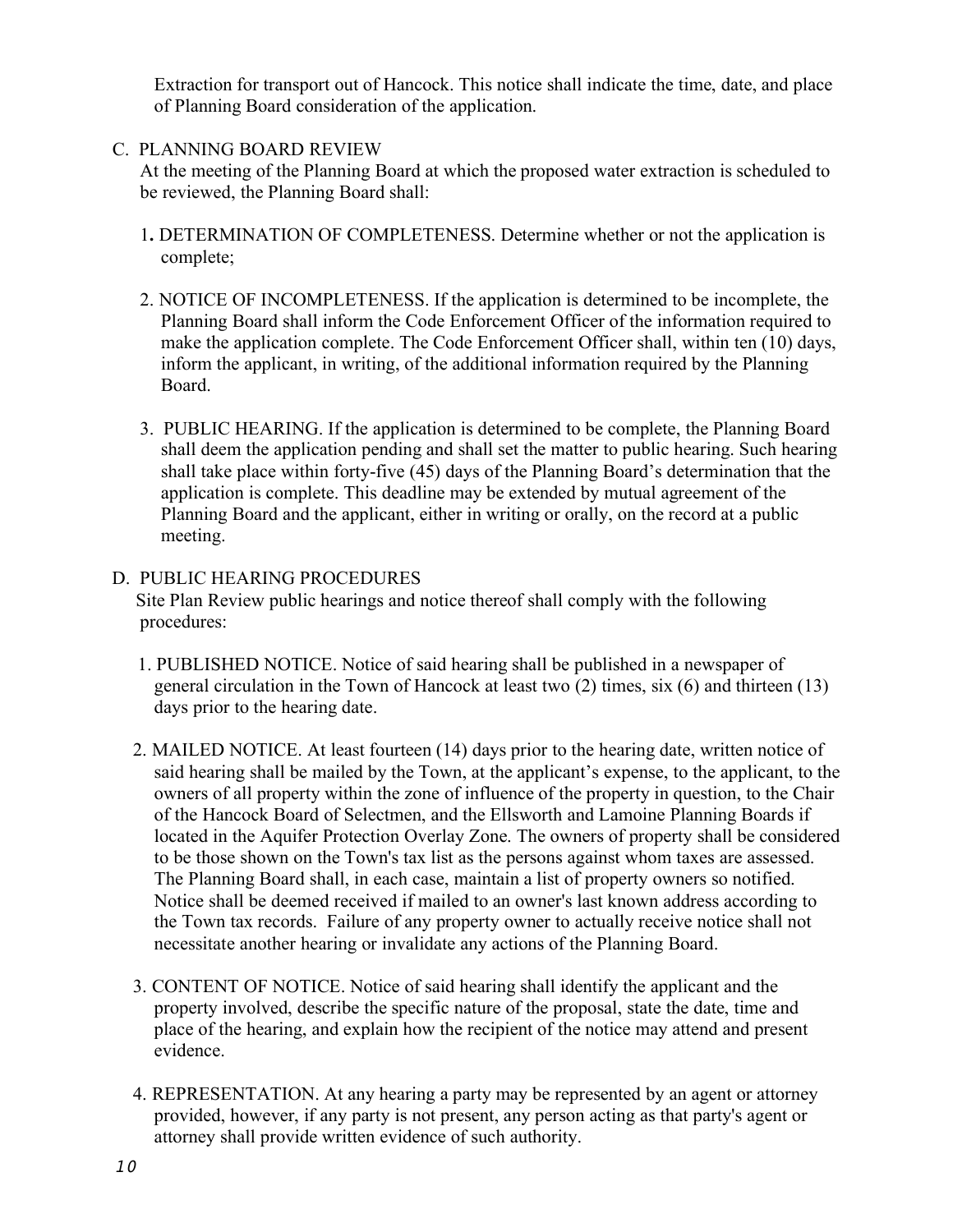5. CONTINUATION. Any hearing may be continued or recessed to another time for good cause shown or upon written or recorded agreement of the Planning Board and the applicant.

# E. PLANNING BOARD DELIBERATION AND DECISION

- 1. DELIBERATION. Within thirty-five (35) days after the public hearing on an application, the Planning Board shall deliberate to determine whether the proposed water extraction complies with all applicable requirements set forth in Section 4 and meets the Criteria of Approval set forth in Section 6. This deadline may be extended by mutual agreement of the Planning Board and the applicant, either in writing or orally, on the record at a public meeting.
- 2. DECISION. If the Planning Board finds that the proposed water extraction complies with all such review criteria it shall issue a Finding of Fact granting approval subject to such terms and conditions as the Planning Board considers advisable to ensure conformity with standards and criteria of this Ordinance, or to protect the public's health, safety, or general welfare. If the Planning Board finds that the proposed water extraction does not comply with all applicable review criteria, it shall issue a Finding of Fact denying approval. In either case the Planning Board shall, within ten (10) working days after the completion of its deliberations, issue specific written findings of fact supporting its decision.
- F. PERMIT. If the Planning Board approves the water extraction Application, the Code Enforcement Officer shall issue a permit.

## G. PROFESSIONAL REVIEW

- 1. ADDITIONAL STUDIES: The Planning Board may require the applicant to undertake any additional studies which it deems reasonable and necessary to insure that the requirements of the Ordinance are met. The cost of all such studies shall be borne by the applicant.
- 2. INDEPENDENT TECHNICAL REVIEW: The Planning Board may require that an independent consultant(s) acceptable to the Planning Board review one (1) or more submissions of an application. The independent consultant(s) shall report to the Planning Board as to the project's compliance or noncompliance with the applicable provisions of this Ordinance and recommend, if appropriate, those actions which will result in compliance. Such consultants may include:
	- a. An Attorney;
	- b. A Land Use Planner with AICP certification or comparable credentials;
	- c. A Registered Professional Engineer;
	- d. A Registered Architect;
	- e. A Registered Landscape Architect;
	- f. A Registered Geologist;
	- g. A Licensed Soil Scientist;
	- h. A Registered Land Surveyor; or
	- i. Any other Registered/Licensed Professional or independent expert fully qualified and acceptable to the Planning Board.

The consultant(s) selected shall estimate the cost of such review and the applicant shall deposit with the Town the full estimated cost in accordance with Section 9.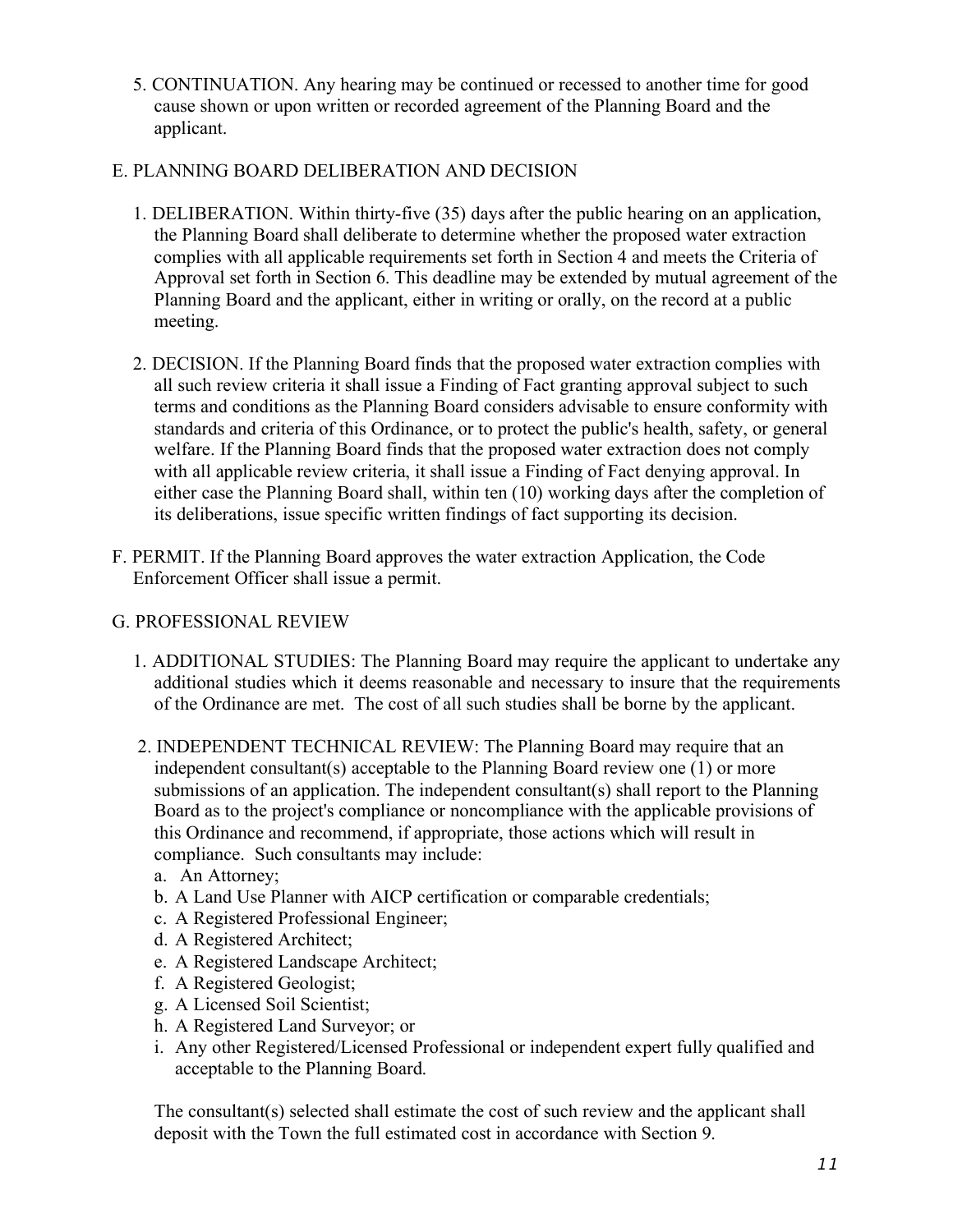## **SECTION 6 - REVIEW CRITERIA**

No application for Large-Scale Water Extraction activities for transport out of the Town of Hancock shall be approved unless the Planning Board makes positive written findings that the applicant has submitted clear and convincing evidence that the following criteria has been or shall be met. The burden of proof is solely on the applicant.

- 1. Adequate provision has been made for off street parking and loading in accordance with the standards of the Environmental Control Ordinance;
- 2. Adequate provision has been made for traffic movement of all types, including pedestrian, into, out of, and within the proposed project in accordance with the standards of the Environmental Control Ordinance. The Planning Board shall consider traffic movement both on-site and off-site in making its determination under this criteria;
- 3. Any traffic increase attributable to the proposed project will not result in unreasonable congestion, a reduction in the level of service, or unsafe conditions on a road in the vicinity of the proposed development. Additional vehicular demand on existing Town roads or public easements occasioned by the operation of the extraction facility(ies) will not exceed the capacity of those roads, or cause the premature failure, aging or diminished utility of those roads as determined by the Town Road Commissioner, and/or State of Maine Department of Transportation;
- 4. That the proposed project will be built on soil types which are suitable to the nature of the project and that adequate provision has been made to avoid erosion, contamination of ground or surface waters, interference with adjacent land, over-burdening of natural or artificial drainage systems, and/or any other adverse effects of inadequate drainage;
- 5. Adequate provision has been made to locate and design proposed outdoor display and/or storage areas so as to avoid any safety hazard to vehicular and pedestrian traffic on and off the site;
- 6. Adequate provision has been made to avoid any hazard to travel on public or private ways, or any glare or other nuisance to the use of adjoining public or private property;
- 7. Adequate provision has been made with regard to Buffers, Screening, Landscaping, and the preservation and Enhancement of Significant natural features in accordance with the standards of the Environmental Control Ordinance;
- 8. Adequate provision has been made to avoid unreasonable adverse effects on the scenic or natural beauty of the area, aesthetics, historic sites, rare and irreplaceable natural areas, existing uses, air quality, water quality, or other natural resources within the town or in neighboring towns. The applicant has complied with the requirements of 38 M.R.S.A. § 480-D, Paragraph 3, Harm to Habitats and Fisheries;
- 9. Whenever a project is situated, in whole or in part, within two hundred fifty feet (250'), horizontal distance, of the normal high-water line of any water body, or within two hundred fifty feet (250') horizontal distance, of the upland edge of a freshwater wetland, or within seventy five feet (75'), horizontal distance, of the normal high-water line of a stream,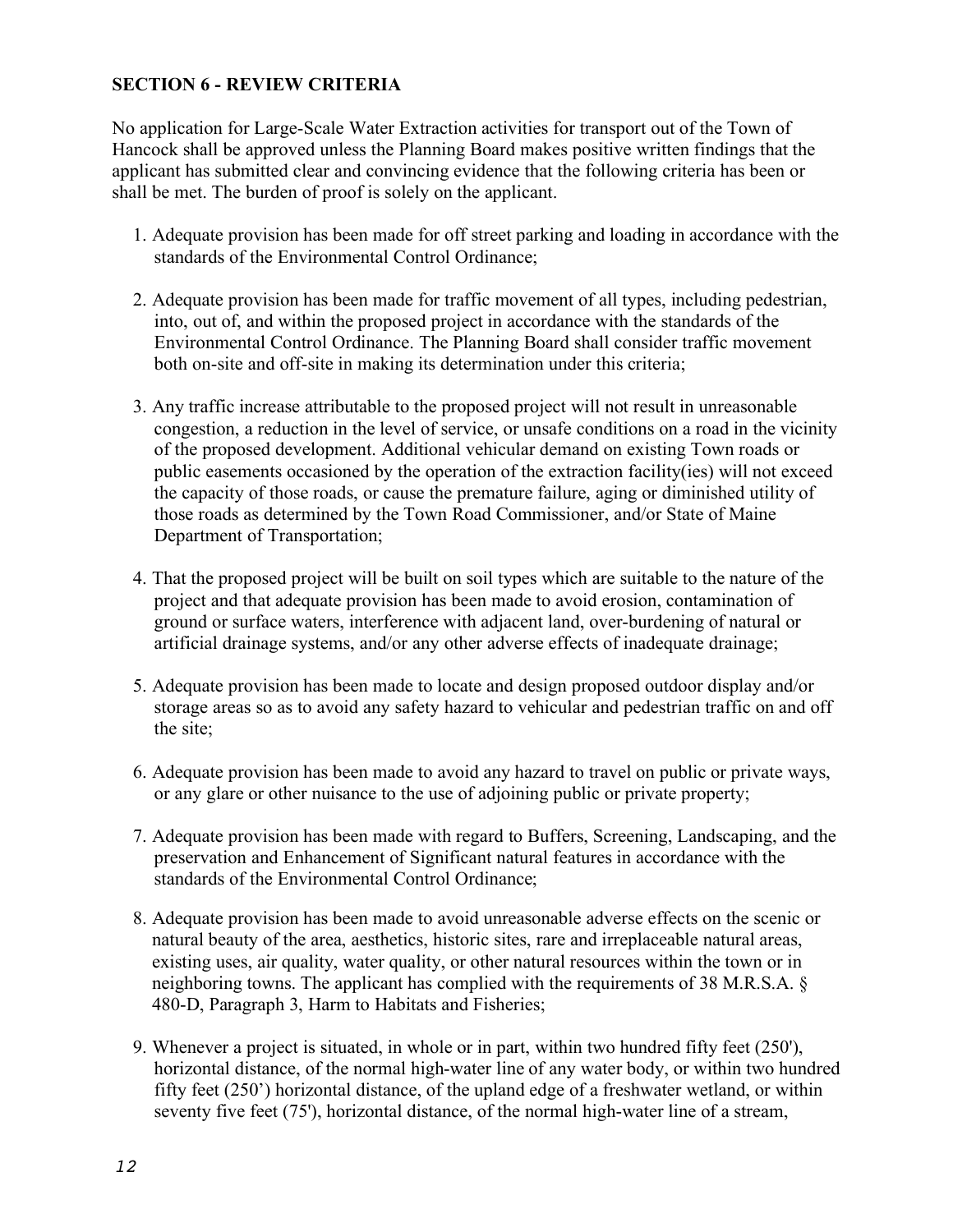adequate provision has been made to conserve shoreland vegetation, visual points of access to waters as viewed from public facilities, and actual points of public access to waters;

- 10. Adequate provision has been made to prevent any significant adverse effect upon the public health, safety, or general welfare of the neighborhood or community;
- 11. Adequate provision has been made to prevent any undue adverse effect upon the property values of adjacent or nearby properties;
- 12. The proposed project will not exceed the capacity of existing municipal roads or services necessary to support the project, or has made adequate financial provisions, acceptable to the Town's Board of Selectmen, to fund the cost of road improvements and increased municipal services that may be necessary to support the project.
- 13. Adequate provision has been made to assure the proper operation of the proposed business(es) or activity(ies) on the site through the provision of adequate and appropriate utilities, drainage, water supply, sewage disposal, solid waste disposal, access, parking and loading, and other necessary site improvements in accordance with the standards of the Environmental Control Ordinance;
- 14. Technical expertise and financial capability. The applicant has demonstrated to the Planning Board that it possesses the technical expertise and financial resources to provide continuing adherence and capacity to meet the requirements of this ordinance;
- 15. Sustainability of aquifer characteristics. The quantity of groundwater proposed to be extracted will not cause adverse impact to the groundwater flow patterns relating to the aquifer or its recharge areas, related springs or other groundwater resources;
- 16. Sustainability of aquifer production. The quantity of groundwater proposed to be extracted will not adversely affect the long-term sustainability of the aquifer, groundwater resource recharge areas, or other groundwater resources, during periods of drought or due to reasonably anticipated changes in the recharge capacity of the affected groundwater resources;
- 17. Sustainability of surface water characteristics. The quantity of groundwater to be extracted will not adversely impact, significantly diminish, or alter the characteristics of any surface waters, including during periods of drought;
- 18. Land subsidence. The quantity of water to be extracted will not cause any ground subsidence on the parcel on which groundwater extraction is taking place or in the vicinity of the parcel on which groundwater extraction activities are proposed;
- 19. Sustainability of water quality. The proposed extraction will not create a health risk or create adverse impacts, such as drinking water turbidity, reduced clarity, or new odors within existing groundwater resources from the disturbance of existing geologic materials within the aquifer, or from any other cause related to the proposed groundwater extraction activity;
- 20. Monitoring Plan*.* Adequate provision has been made to ensure that a monitoring plan meets the requirements as described in Section 4.C.9;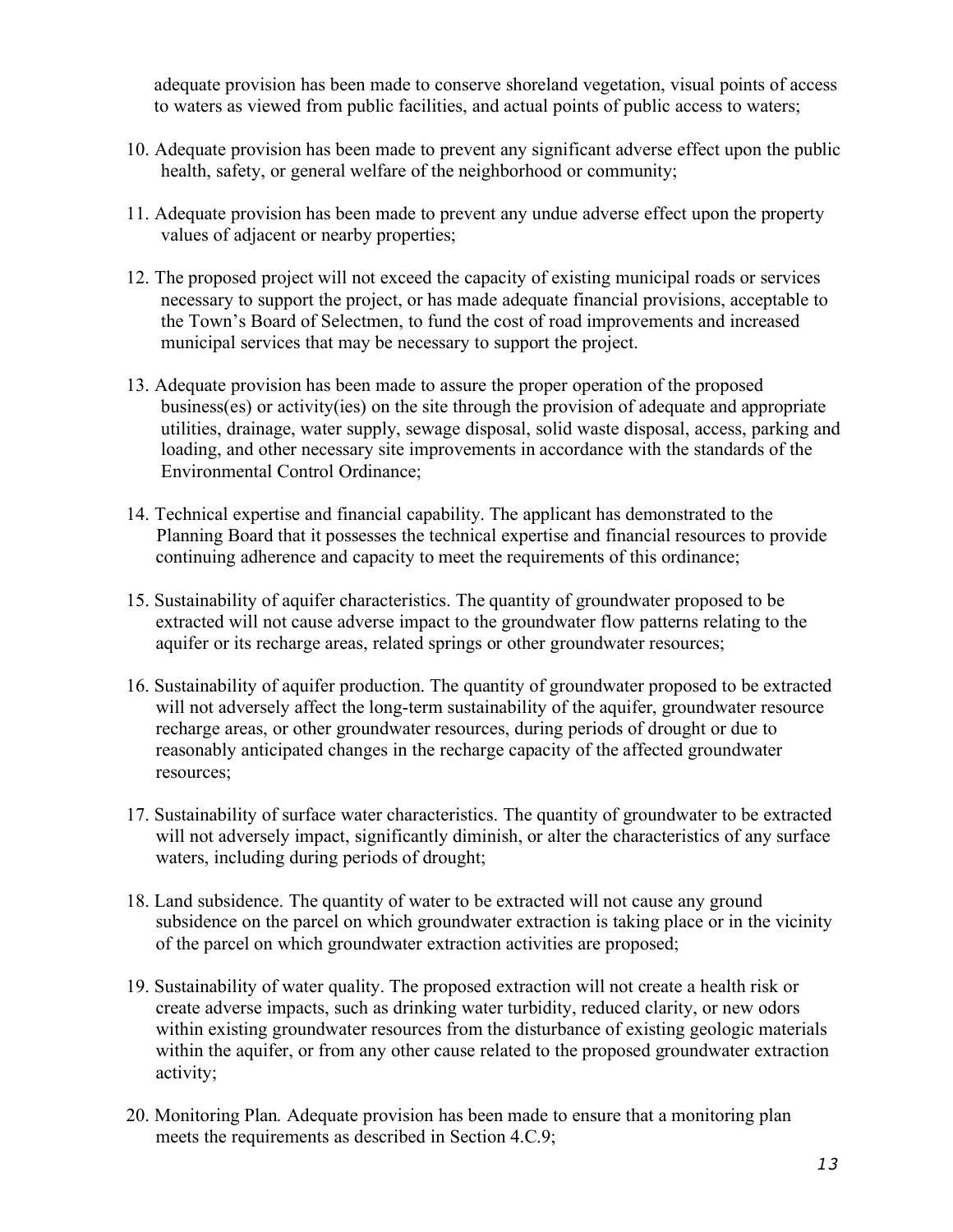- 21. Sustainability of preexisting domestic use of groundwater. The applicant assumes and shall be individually responsible for any and all liability for the loss, interruption, degradation or interference with the preexisting use or beneficial domestic use of groundwater enjoyed by person caused by the applicant's participation in Large-Scale Water Extraction activities. For the purposes of this section "beneficial domestic use," "groundwater" and "preexisting use" shall be as defined by 38 M.R.S.A. § 404, Paragraph 1A through 1C and liability of applicant shall be for compensatory damages in accordance with 38 M.R.S.A. § 404.;
- 22. Performance Guarantee. No approval shall be made without a surety bond or an equivalent and appropriate security, including anticipated inflation, in an amount as determined and approved by the Hancock Board of Selectmen in consultation with the Town Attorney to secure performance of the activities permitted to an applicant seeking to engage in groundwater extraction activities and to ensure compliance with such conditions as the Planning Board may impose in connection with such authority;
- 23. Pipeline use. If extraction facility(ies) will be served by pipes, pipelines, aqueducts or similar devices, such installations will be sited and constructed in a manner which shall not unduly interrupt the public use of any existing roadway, the public's access to any public facility, great pond, and access to private property; or pose the risk of damage to any property along or through which installation traverses as a result of any failure or malfunction which might cause ponding, erosion, run-off, or similar conditions; and
- 24. Adequate provision has been made to assure that the proposed development conforms in all respects with the provisions of this Ordinance and all applicable State laws and regulations and local ordinances.

# **SECTION 7 - PERFORMANCE GUARANTEE**

No approval shall be made without a surety bond or an equivalent, including anticipated inflation, as determined by the Hancock Board of Selectmen in consultation with the Town Attorney to secure performance of the activities permitted to an applicant seeking to engage in groundwater extraction activities and to ensure compliance with such conditions as the Planning Board may impose in connection with such authority. The bond or surety shall be in an amount approved by the Board of Selectmen.

## **SECTION 8 - TERMS OF APPROVAL, RENEWAL, EXPANSION, TRANSFER AND DISCONTINUANCE**

- A. TERMS OF APPROVAL. Permits shall be issued for a period of three years.
- B. RENEWAL. Permits may be renewed subject to the review criteria of this section. At the expiration of the three-year period, any such water extraction activities shall require the water extractor(s) to file for and receive approval according to the renewal procedures, terms and review criteria of this section. Any application for a renewal permit must be filed with the Planning Board not less than 90 days prior to the expiration of the existing permit.

With respect to an application for a permit renewal, after notice, public hearing, deliberation and decision as referred to in Section 5, the Planning Board shall issue a Finding of Fact either granting or denying approval of the renewal permit for another three-year period. The Planning Board shall grant approval, provided: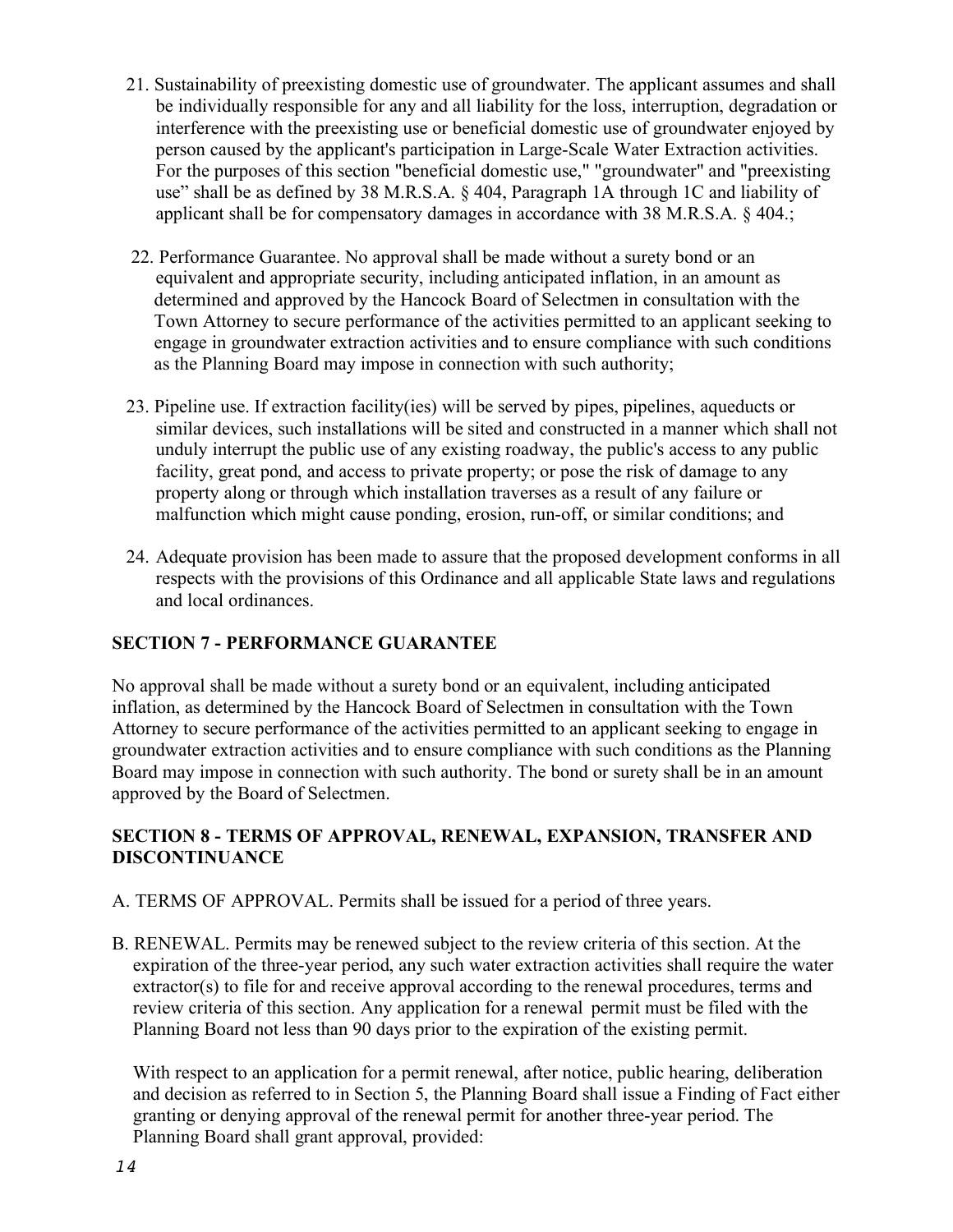- 1. There is no increase in the permit holder's extraction activities in terms of the quantity of water to be extracted;
- 2. There is no change in the location or configuration of the extraction facility;
- 3. There has been no uncorrected failure by the permit holder to comply with any conditions of the expiring permit;
- 4. There has been no uncorrected failure by the permit holder to meet the requirements applicable to the expiring permit;
- 5. The permit holder has conformed to the required monthly monitoring reports to the Code Enforcement Officer and Planning Board; and
- 6. There is no significant, credible evidence that the permit holder's continuing operations would be unable to meet the requirements of this ordinance during any renewal period.
- C. EXPANSION. If the applicant proposes to expand their operation with regard to quantity of water to be extracted, change in number, location or configuration of wells, increase in traffic or increase in size of facility, they shall follow the complete application process.
- D. TRANSFER OF OWNERSHIP. Any transferee of ownership of a facility subject to the provisions of this Ordinance shall be precluded from all extraction activities until:
	- 1. The transferee applies to the Planning Board and the Planning Board approves the transfer of the existing permit for the remaining term of the application of the transferor's permit;
	- 2. The Planning Board is satisfied that the transferee has the technical expertise and financial capability to provide continuing adherence to meet the requirements of this Ordinance;
	- 3. The transferee shall satisfy the requirements of all performance guarantees; and
	- 4. The Transferee shall agree to all the requirements and conditions of the original approved application.
- E. DISCONTINUANCE OF PERMIT. The permit holder is required to inform the Town of Hancock if and when extraction points are going to be nonfunctional. If an existing or permitted Large-Scale Water Extraction activity is discontinued for more than one year, such activity shall require application for a new permit.

In addition, after notice and hearing, the permit for Large-Scale Water Extraction activities may be discontinued by the Board of Selectmen in consultation with the Town Attorney during the three-year term of the permit for significant violations and/or variations of the conditions of permit.

## **SECTION 9 - ADMINISTRATIVE FEES**

## A. GENERAL PROVISIONS

- 1. APPLICATIONS CONSIDERED INCOMPLETE UNTIL PAYMENT OF REQUIRED FEE. Applications for any of the permits, approvals, or certificates specified below which are not accompanied by the required fee shall be considered incomplete and no action will be taken on said application until the required fee has been received by local officials.
- 2. FEE TO BE PAID TO TOWN. All fees shall be paid in the form of a check, cash or suitable legal tender, to the Town of Hancock and the purpose of the fee shall be clearly indicated on the receipt for same.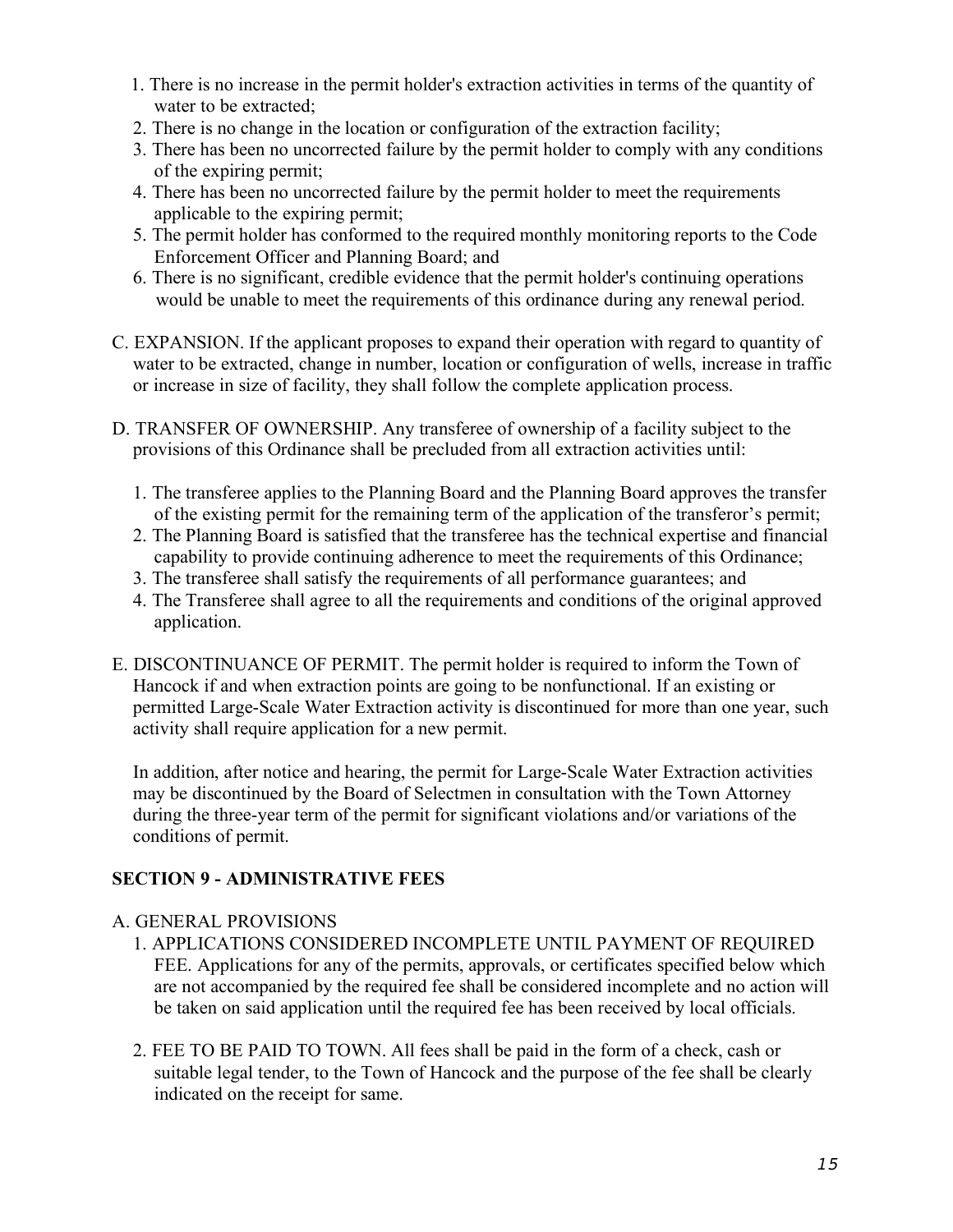3. APPLICATION PROCESSING FEES. The Application Processing Fees required to cover the administrative handling costs associated with Site Plan review under this Ordinance are as follows:

The non-refundable fee to accompany the application as the same may be established from time to time by the Board of Selectmen, after notice and hearing. The fee shall reflect the reasonable cost of processing, review, regulation and supervision of the application. (see Fee Schedule)

- 4. TECHNICAL REVIEW FEE. In addition to the Application Processing Fee, the applicant shall be required to pay an additional fee as the same may be established from time to time by the Board of Selectmen, after notice and hearing. (see Fee Schedule) This fee is to be used to reimburse the time and expenses incurred by the Town and such other independent consultant(s) the Planning Board may deem necessary to assist it with its review of the application. Such other consultants may include:
	- a. An Attorney;
	- b. A Land Use Planner with AICP certification or comparable credentials;
	- c. A Registered Professional Engineer;
	- d. A Registered Architect;
	- e. A Registered Landscape Architect;
	- f. A Registered Geologist;
	- g. A Licensed Soil Scientist;
	- h. A Registered Land Surveyor; or
	- i. Any other Registered/Licensed Professional or independent expert fully qualified and acceptable to the Planning Board.

This Technical Review Fee shall be paid prior to the start of the Planning Board's review of any application for water extraction. This fee shall be paid in the form of a check, cash or suitable legal tender, paid to the Town of Hancock and the purpose of the fee shall be clearly indicated on the receipt for same.

If the balance of the unexpended funds are drawn down by fifty percent (50%) or more, the applicant shall be notified and required to pay an additional amount as the same may be established from time to time by the Board of Selectmen, after notice and hearing (see Fee Schedule). The applicant shall continue to be notified and required to pay the appropriate additional amounts as necessary whenever the balance of the funds is drawn down by 50% of the original amount. Failure to pay the required amount within 30 days shall also be a violation of this Ordinance and be cause to stop the review process.

Any balance remaining, after the completion and inspection of required improvements, shall be returned to the applicant.

5. OTHER FEES. The applicant shall be required to bear full costs of all notices, inspections, consultants, and enforcement.

## **SECTION 10 - ENFORCEMENT**

Enforcement procedures and legal action will be in conformity with those of the Hancock Environmental Control Ordinance, Section 10.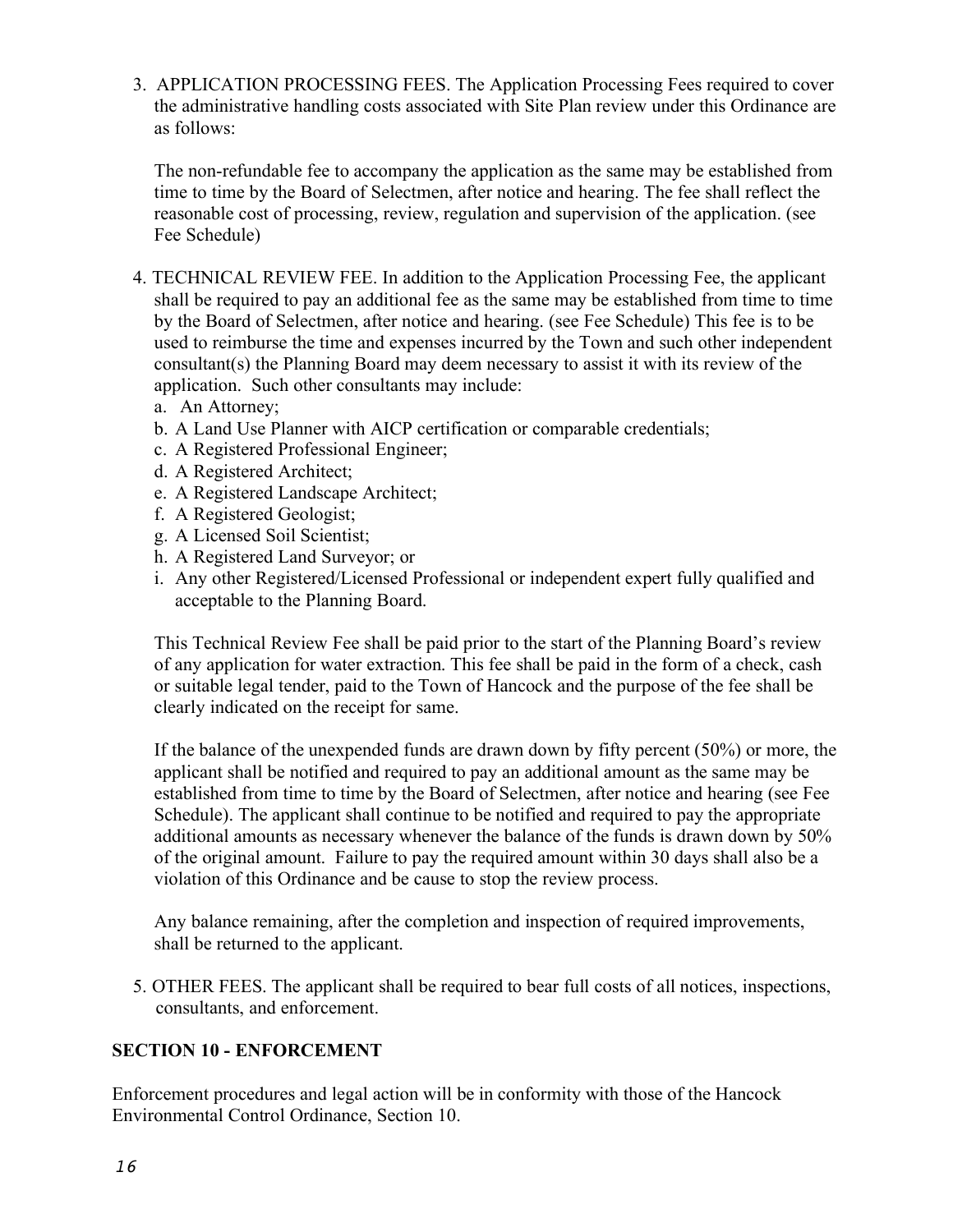As an additional means of enforcement, the Board of Selectmen may suspend or revoke any permit issued hereunder if it determines, after notice and hearing, that it was issued in error or upon incomplete or false information, or that applicant has failed to comply with any conditions of approval, and upon such suspension or revocation all water extraction addressed by said permit shall cease until a new approval or permit is obtained under this ordinance by the applicant.

# **SECTION 11 - MISCELLANEOUS**

- A. AMENDMENT AFTER APPROVAL. No modifications shall be made in an approved application unless they have been resubmitted to and approved by the Planning Board. The intensity of the review will be determined by the Planning Board, and depends upon the complexity of the proposed alteration.
- B. ADMINISTRATIVE APPEALS. All administrative appeals shall follow the procedure outlined in Section 11. of the Environmental Control Ordinance.

# **SECTION 12 - AMENDMENT OF THIS ORDINANCE**

The process for amending this Ordinance is as follows:

- A. INITIATION. A proposal to amend this Ordinance may be initiated by:
	- 1. The Planning Board, by majority vote;
	- 2. The Board of Selectmen, through a request to the Planning Board; or
	- 3. The Public, through a written petition signed by at least fifty (50) residents registered to vote in the Town of Hancock. When an amendment to this Ordinance is proposed by other than the municipal officers or Planning Board, a fee of one hundred dollars (\$100) shall accompany the proposal to cover the cost of review, hearings, and advertisements. This fee is non-refundable.
- B. PROCESS OF ADOPTION. The process to be followed in adopting an amendment to this Ordinance is as follows:
	- 1. Proposed amendments must first be submitted to the Planning Board for their consideration;
	- 2. The Planning Board, shall, within thirty (30) days of receiving proposed amendment, set a date to hold a public hearing on the proposed amendment;
	- 3. Notice of the public hearing shall be given as required by State Law;
	- 4. The Planning Board shall make its official report at a Board of Selectmen's meeting occurring within sixty (60) days after the public hearing;
	- 5. Enactment of proposed amendment that does not have the support of the majority vote of the Planning Board shall require a two-thirds (2/3) vote of the voters voting at the Town Meeting; and
	- 6. Enactment of a proposed amendment having the approval of the Planning Board shall require only a majority of the voters to enact that amendment.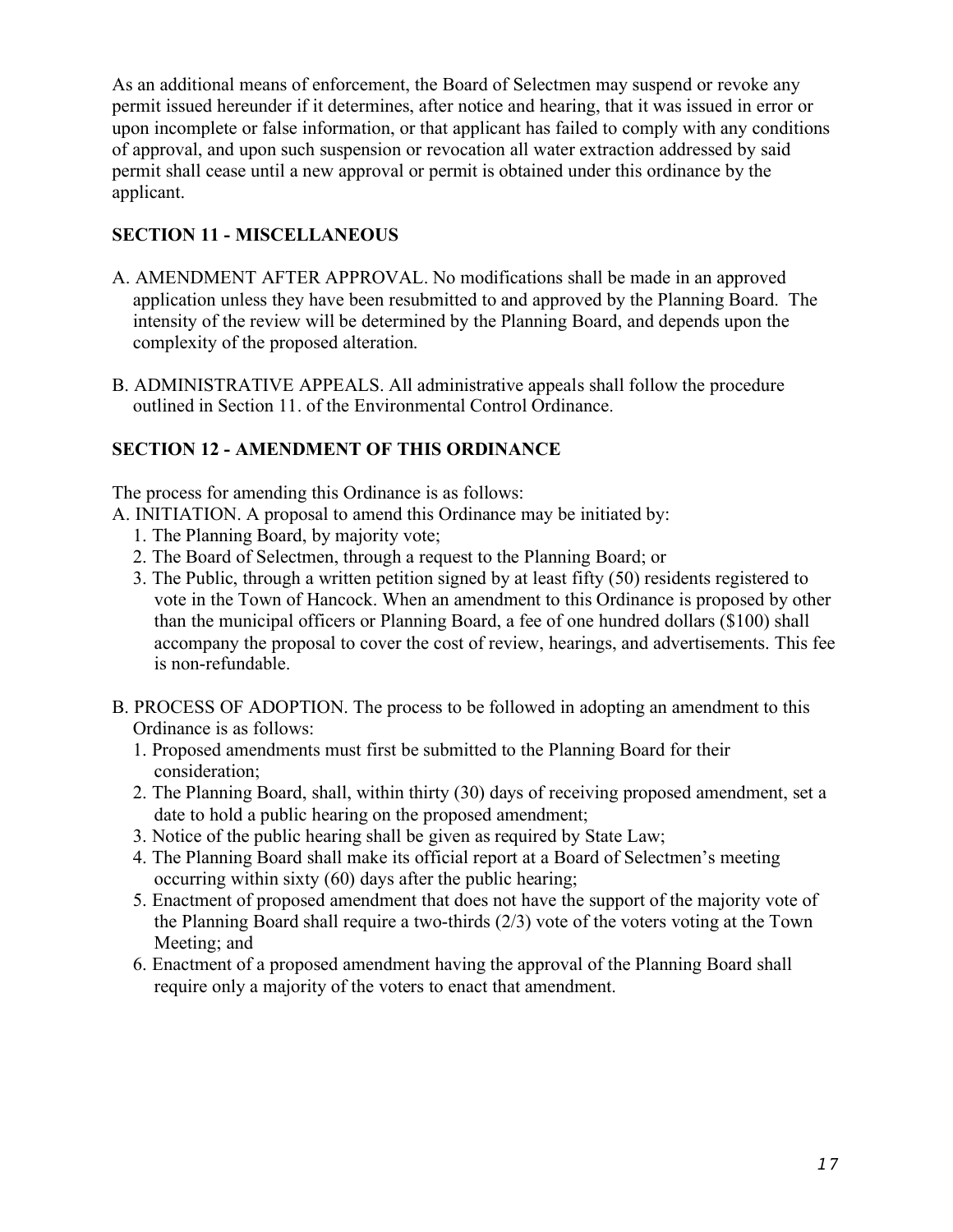## **SECTION 13 - DEFINITIONS**

## A. CONSTRUCTION OF LANGUAGE

- 1. In this Ordinance, certain terms or words should be interpreted as follows:
	- a. The word "person" and "applicant" includes a firm, association, organization, partnership, trust, company, or corporation, as well as an individual;
	- b. The present tense includes the future tense, the singular number includes the plural and plural includes the singular;
	- c. The word "shall" is mandatory;
	- d. The word "may" is permissive;
	- e. The words "used" or "occupied" includes the words "intended", "designed", or "arranged to be used or occupied"; and
	- f. The word "dwelling" includes the word "residence".
- 2. Terms not defined shall have the customary dictionary meaning.
- B. DEFINITIONS OF WORDS: For the purpose of interpreting this Ordinance, the following terms, phrases, words and their derivations shall have the meaning given herein.

**AGRICULTURE:** The production, keeping or maintenance for sale or lease, of plants and/or animals, including but not limited to: forages and sod crops; grains and seed crops; dairy animals and dairy products; poultry and poultry products; livestock; fruits and vegetables; and ornamental and green house products. Agriculture does not include forest management and timber harvesting activities.

**AQUIFER:** An underground body of water and earth, sand, gravel, or rock that contains sufficient saturated permeable geologic material to hold, conduct and yield significant quantities of groundwater to wells and springs. The term "aquifer" as used in this article includes all areas specifically mapped or identified on the current maps issued by the Maine Geological Survey.

**COMMERCIAL USE:** The use of lands, buildings, or structures, the intent and result of which activity is the production of income from the buying and selling of goods and/or services.

**DROUGHT:** A period of abnormally dry weather that is sufficiently prolonged to cause serious hydrologic imbalance in the affected area. It is possible to index the severity of a drought by an impact grading system.

**DWELLING:** A building or portion thereof, used exclusively for residential occupancy, including single-family, two-family and multiple-family dwellings.

**EXPANSION:** An increase in the water extraction operation with regard to quantity of water to be extracted, change in number, location or configuration of wells, increase in traffic or increase in size of facility.

**EXTRACTION POINT and EXTRACTION FACILITY:** The physical location where groundwater is extracted from the ground by the use or development of springs, wells, pumps, piping apparatus, catchments, weirs or other extractive devices, methods or technologies.

**GROUNDWATER:** Underground water resources located at or below the water table and within the pore space of unconsolidated sediments or in fractures in bedrock.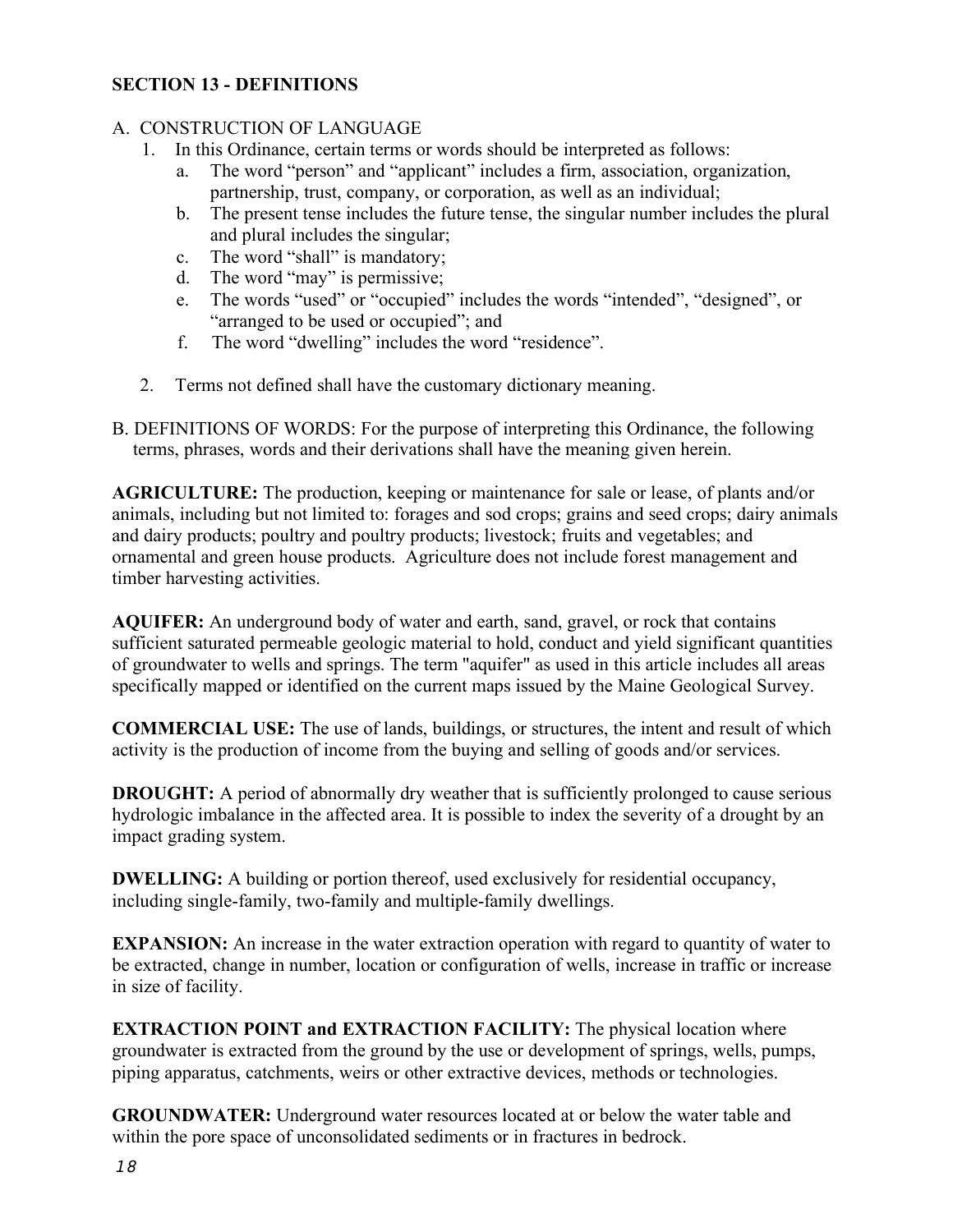**HISTORIC OR ARCHAEOLOGICAL RESOURCE:** Any site, building, structure or object, significant in American history, architecture, archaeology, engineering or culture, that are listed in the National Register of Historic Places (see 16 U.S.C.470w(5); 36CFR 60 and 800).

**INDUSTRIAL USE:** Use of a premises for assembling, fabricating, finishing, manufacturing, packaging, or processing. These include but are not limited to assembly plants, laboratories, power plants, pumping stations and repair shops.

**LARGE-SCALE WATER EXTRACTION ACTIVITIES:** Extraction of 5,000 or more gallons of water from a single or multiple extraction points located within the Town of Hancock within any twenty-four-hour period by any individual, business association or entity, consortium or association of related individuals or related business entities for transport out of the Town of Hancock.

**LEVEL OF SERVICE:** A qualitative measure that incorporates the collective factors of speed, travel time, traffic interruptions, freedom to maneuver, safety, driving comfort and convenience, and operating costs provided by a highway facility under a particular volume condition, as established by the Institute of Transportation Engineer's Transportation and Traffic Engineering Handbook, 2nd edition (or updates).

**PUBLIC FACILITIES:** Any facility, including, but not limited to, buildings, property, recreation areas, and roads, which are owned, leased, or otherwise operated, or funded by a governmental body or public entity

**PUBLIC WATER SYSTEM:** A public water system is defined at 40 CFR 141.2, in the Code of Federal Regulations and in the Maine Rules Relating to Drinking Water at 10-144E Chapter 231 Section 2. By this definition a public water system delivers water through a set of pipes for human consumption and has at least 15 service connections, or regularly serves at least 25 residents for 60 or more days per year.

**TOWN:** The Town of Hancock, Maine.

**TRANSPORT or TRANSPORTING:** To convey or carry from one place to another.

**WATER BODIES or SURFACE WATERS:** Lakes, ponds, rivers, streams, wetlands, and similar surficial water bodies.

**WATER EXTRACTION:** The taking, withdrawal, or removal of water from groundwater or surface water sources, including aquifers, springs, wells, lakes, ponds and streams, or the like, by the same individual or entity, or consortium or association of individuals or entities, regardless of the number of extraction facilities utilized**.** 

**WATERSHED or DRAINAGE BASIN:** The area of land in which all precipitation (rainfall, snow melt, etc.) drains towards a single location or area and water body or watercourse. Ridges of higher ground generally form the boundaries between watersheds. At the linear boundaries of a drainage basin, precipitation falling on one side flows towards the low point of one drainage basin while precipitation falling on the other side of the boundary flows towards the single location or area and water body or watercourse of the adjacent drainage basin.